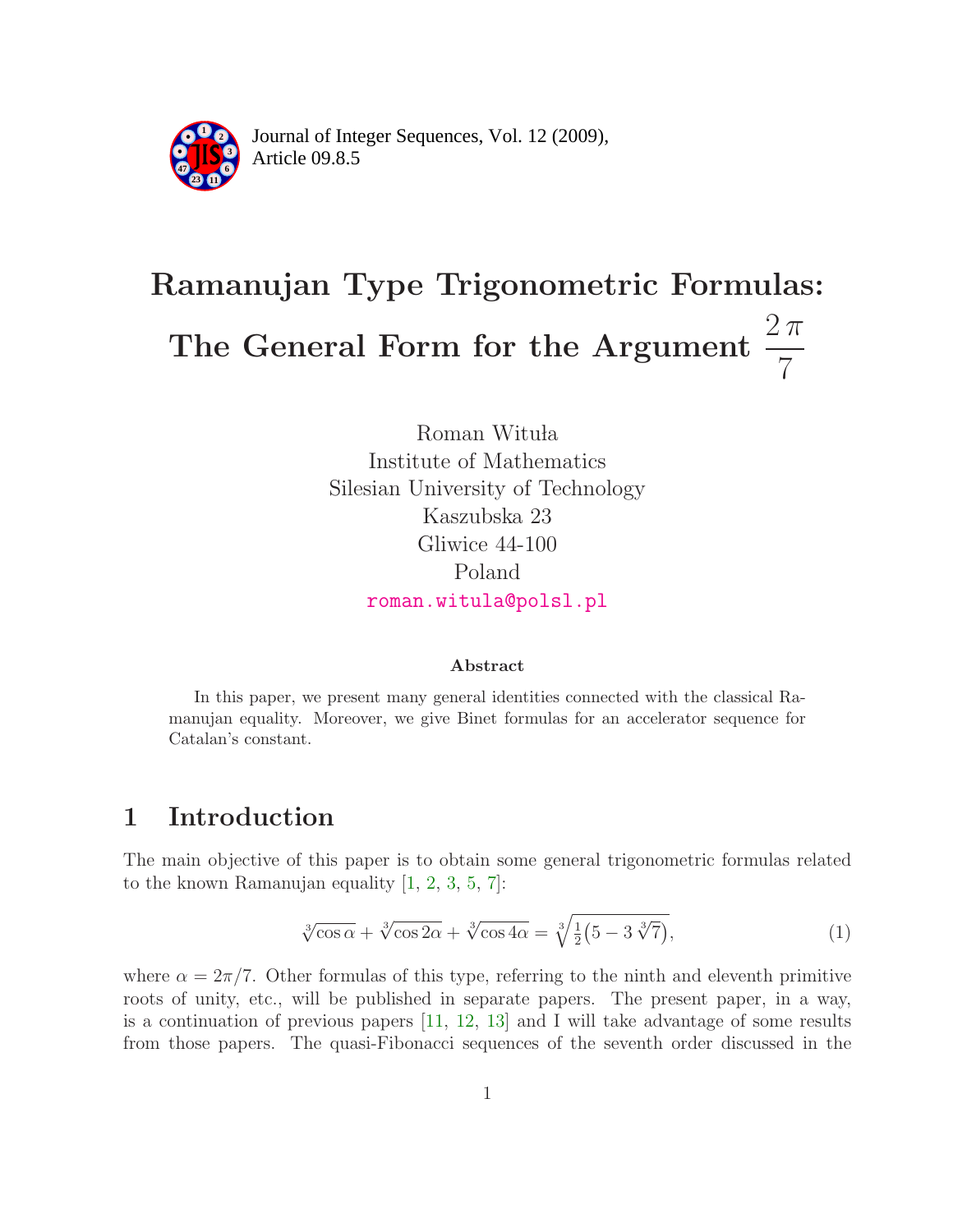above mentioned papers are applied here for describing some attractive formulas involving radicals.

The paper is divided into five parts:

- Section 2 where some striking equalities related to equality [\(1\)](#page-0-0) are presented. Furthermore, Binet formulas for two new sequences  $\{\mathcal{S}_n\}$  and  $\{\mathcal{S}_n^*\}$  are derived, which, at the same time, resolves the problem of an algebraic description of the zeros of polynomials  $x^3 - \sqrt[3]{7}x - 1$  and  $x^3 - \sqrt[3]{49}x - 1$  (see Remark [1\)](#page-3-0).
- Section 3 where the fundamental formula [\(10\)](#page-6-0) for a sum of the cube roots of the three roots of a cubic polynomial is given.
- Section 4 where many basic sequences of integers, reals and complex numbers, introduced and discussed earlier by the authors in papers [\[11,](#page-22-2) [12,](#page-22-3) [13\]](#page-22-4), are presented. In addition, some new relations between the elements of the sequences are discussed. Furthermore, a new description of Binet's formula is introduced for an accelerator sequence for Catalan's constant, which, naturally, makes it possible to extend this formula for all integers (see Remark [7\)](#page-10-0).
- Section 5 where applications of the formula [\(10\)](#page-6-0) to many special kinds of polynomial of degree three are given. This section contains many Ramanujan type trigonometric formulas. Moreover in Remark [10](#page-17-0) the nontrivial theoretical discussion of some numerical case is presented.

## 2 Delicious

Now we are going to prove the following three interesting identities:

$$
\sqrt[3]{\frac{\cos \alpha}{\cos 2\alpha}} \left(2 \cos \alpha\right)^k + \sqrt[3]{\frac{\cos 2\alpha}{\cos 4\alpha}} \left(2 \cos 2\alpha\right)^k + \sqrt[3]{\frac{\cos 4\alpha}{\cos \alpha}} \left(2 \cos 4\alpha\right)^k =
$$
\n
$$
= \sqrt[3]{\frac{\cos \alpha}{\cos 2\alpha}} \left(2 \cos 2\alpha\right)^{k+1} + \sqrt[3]{\frac{\cos 2\alpha}{\cos 4\alpha}} \left(2 \cos 4\alpha\right)^{k+1} + \sqrt[3]{\frac{\cos 4\alpha}{\cos \alpha}} \left(2 \cos \alpha\right)^{k+1} + \sqrt[3]{\frac{\cos 4\alpha}{\cos \alpha}} \left(2 \cos \alpha\right)^{k+1} = \sqrt[3]{7} \psi_k, \quad (2)
$$

where  $\psi_0 = -1, \psi_1 = 0, \psi_2 = -3$  and

<span id="page-1-1"></span><span id="page-1-0"></span>
$$
\psi_{k+3} + \psi_{k+2} - 2\psi_{k+1} - \psi_k = 0, \qquad k \in \mathbb{Z};
$$

$$
\sqrt[3]{\frac{\cos \alpha}{\cos 4\alpha}} \left(2 \cos \alpha\right)^k + \sqrt[3]{\frac{\cos 2\alpha}{\cos \alpha}} \left(2 \cos 2\alpha\right)^k + \sqrt[3]{\frac{\cos 4\alpha}{\cos 2\alpha}} \left(2 \cos 4\alpha\right)^k =
$$
\n
$$
= \sqrt[3]{\frac{\cos 2\alpha}{\cos \alpha}} \left(2 \cos \alpha\right)^{k+1} + \sqrt[3]{\frac{\cos 4\alpha}{\cos 2\alpha}} \left(2 \cos 2\alpha\right)^{k+1} + \sqrt[3]{\frac{\cos \alpha}{\cos 4\alpha}} \left(2 \cos 4\alpha\right)^{k+1} + \sqrt[3]{\frac{\cos \alpha}{\cos 4\alpha}} \left(2 \cos 4\alpha\right)^{k+1} = \sqrt[3]{49} \varphi_k, \quad (3)
$$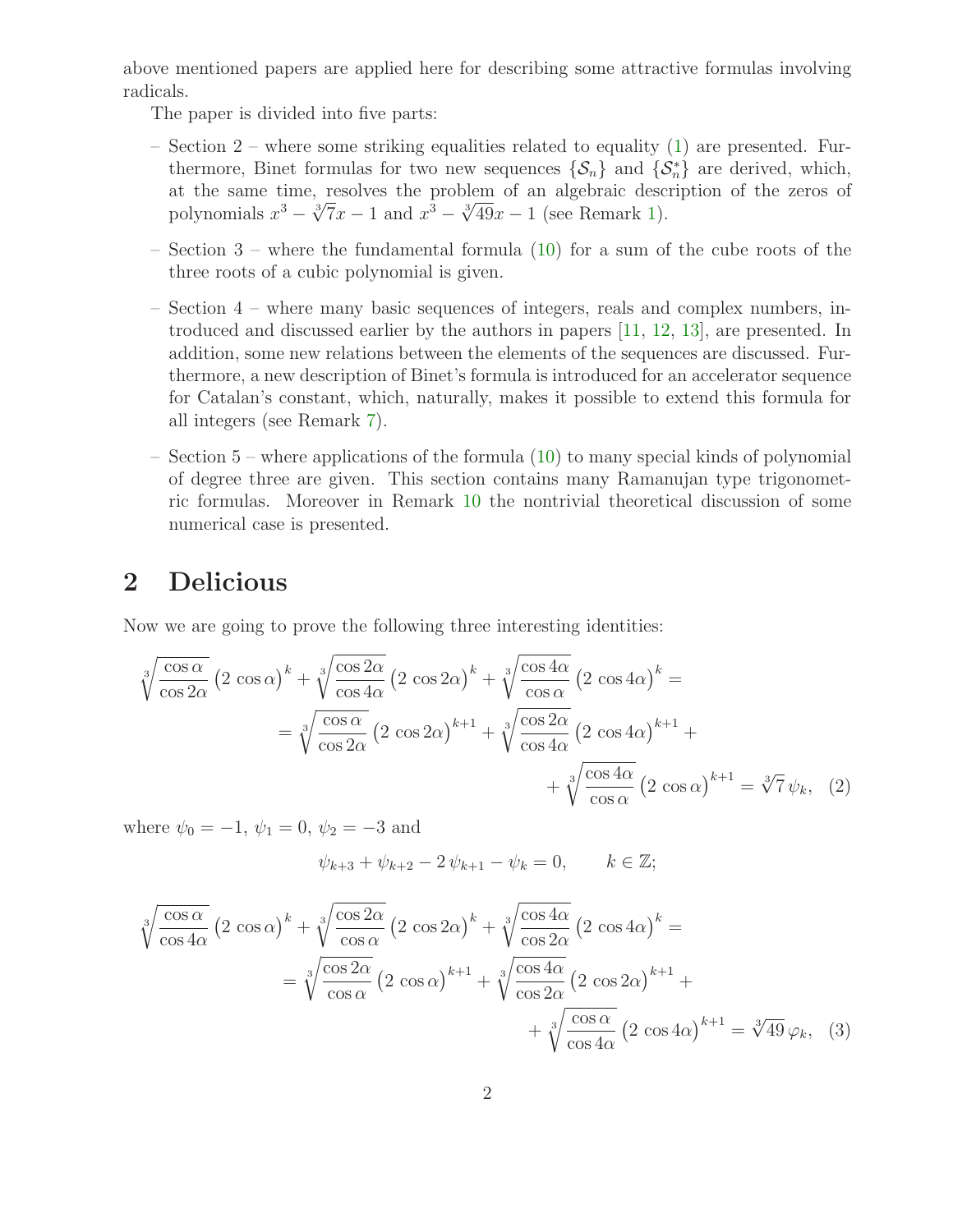where  $\varphi_0 = 0$ ,  $\varphi_1 = -1$ ,  $\varphi_2 = 1$  and

<span id="page-2-0"></span>
$$
\varphi_{k+3} + \varphi_{k+2} - 2\varphi_{k+1} - \varphi_k = 0, \qquad k \in \mathbb{Z};
$$

$$
\sqrt[3]{\sec 2\alpha} \left(2 \cos \alpha\right)^k + \sqrt[3]{\sec 4\alpha} \left(2 \cos 2\alpha\right)^k + \sqrt[3]{\sec \alpha} \left(2 \cos 4\alpha\right)^k =
$$
\n
$$
= \delta_k \sqrt[3]{8 - 6 \sqrt[3]{7} + \sigma_k \sqrt[3]{6 \left(1 + \sqrt[3]{7}\right)^2} + \xi_k \sqrt[3]{2 \left(5 - 3 \sqrt[3]{7}\right)^2}} =
$$
\n
$$
= \sqrt[3]{f_{3k+1} + 6 - \frac{3}{\sqrt[3]{2}} \left(\sqrt[3]{S_{3k+1,8} + \sqrt{T_{3k+1,8}}} + \sqrt[3]{S_{3k+1,8} - \sqrt{T_{3k+1,8}}}\right)}, \quad (4)
$$

where

$$
\delta_0 = 1, \qquad \delta_1 = 0, \qquad \delta_2 = 0, \n\sigma_0 = 0, \qquad \sigma_1 = -1, \qquad \sigma_2 = 0, \n\xi_0 = 0, \qquad \xi_1 = 0, \qquad \xi_2 = 1, \n\chi_{k+3} + \chi_{k+2} - 2\chi_{k+1} - \chi_k = 0, \qquad k = 0, 1, 2, ...,
$$

for every  $\mathbb{X} \in \{\delta, \sigma, \xi\}$ , whereas the sequences  $f_{3k+1}, S_{3k+1,8}$  and  $\mathcal{T}_{3k+1,8}$  are defined by formulas [\(21\)](#page-8-0), [\(99\)](#page-17-1) and [\(100\)](#page-17-2) (in Section [4,](#page-7-0) other sequences occurring in the definition of sequences  $S_{3k+1,8}$  and  $T_{3k+1,8}$  are defined as well). The first twelve values of numbers  $\psi_n$  and  $\varphi_n$  are presented in Table [1.](#page-21-3)

Moreover an interesting numerical link to the formula [\(2\)](#page-1-0) are the considerations from Remark [10.](#page-17-0)

Proof of formulas  $(2)-(4)$  $(2)-(4)$ .

For  $k = 0, 1, 2$ , the formulas  $(2)$ – $(4)$  follow from  $(34)$ ,  $(37)$ ,  $(40)$ ,  $(41)$  and  $(44)$ , and  $(0r)$ from the following equalities (in both cases, equality [\(5\)](#page-3-1) below for  $X = 0$  is needed):

$$
\sqrt[3]{\frac{\cos \alpha}{\cos 2\alpha}} (2 \cos \alpha)^2 + \sqrt[3]{\frac{\cos 2\alpha}{\cos 4\alpha}} (2 \cos 2\alpha)^2 + \sqrt[3]{\frac{\cos 4\alpha}{\cos \alpha}} (2 \cos 4\alpha)^2 =
$$
\n
$$
= \sqrt[3]{\frac{\cos \alpha}{\cos 2\alpha}} (2 + 2 \cos 2\alpha) + \sqrt[3]{\frac{\cos 2\alpha}{\cos 4\alpha}} (2 + 2 \cos 4\alpha) + \sqrt[3]{\frac{\cos 4\alpha}{\cos \alpha}} (2 + 2 \cos \alpha) =
$$
\n
$$
= 2\sqrt[3]{7} \psi_0 + 2 \left( \sqrt[3]{\cos \alpha \cos^2 2\alpha} + \sqrt[3]{\cos 2\alpha \cos^2 4\alpha} + \sqrt[3]{\cos 4\alpha \cos^2 \alpha} \right) =
$$
\n
$$
= -2\sqrt[3]{7} + \sqrt[3]{\frac{\cos 2\alpha}{\cos 4\alpha}} + \sqrt[3]{\frac{\cos 4\alpha}{\cos \alpha}} + \sqrt[3]{\frac{\cos \alpha}{\cos 2\alpha}} = -2\sqrt[3]{7} + \sqrt[3]{7} \psi_0 = -3\sqrt[3]{7},
$$

and

$$
\sqrt[3]{\frac{\cos \alpha}{\cos 4\alpha}} (2 \cos \alpha)^2 + \sqrt[3]{\frac{\cos 2\alpha}{\cos \alpha}} (2 \cos 2\alpha)^2 + \sqrt[3]{\frac{\cos 4\alpha}{\cos 2\alpha}} (2 \cos 4\alpha)^2 =
$$
\n
$$
= \sqrt[3]{\frac{\cos \alpha}{\cos 4\alpha}} (2 + 2 \cos 2\alpha) + \sqrt[3]{\frac{\cos 2\alpha}{\cos \alpha}} (2 + 2 \cos 4\alpha) + \sqrt[3]{\frac{\cos 4\alpha}{\cos 2\alpha}} (2 + 2 \cos \alpha) =
$$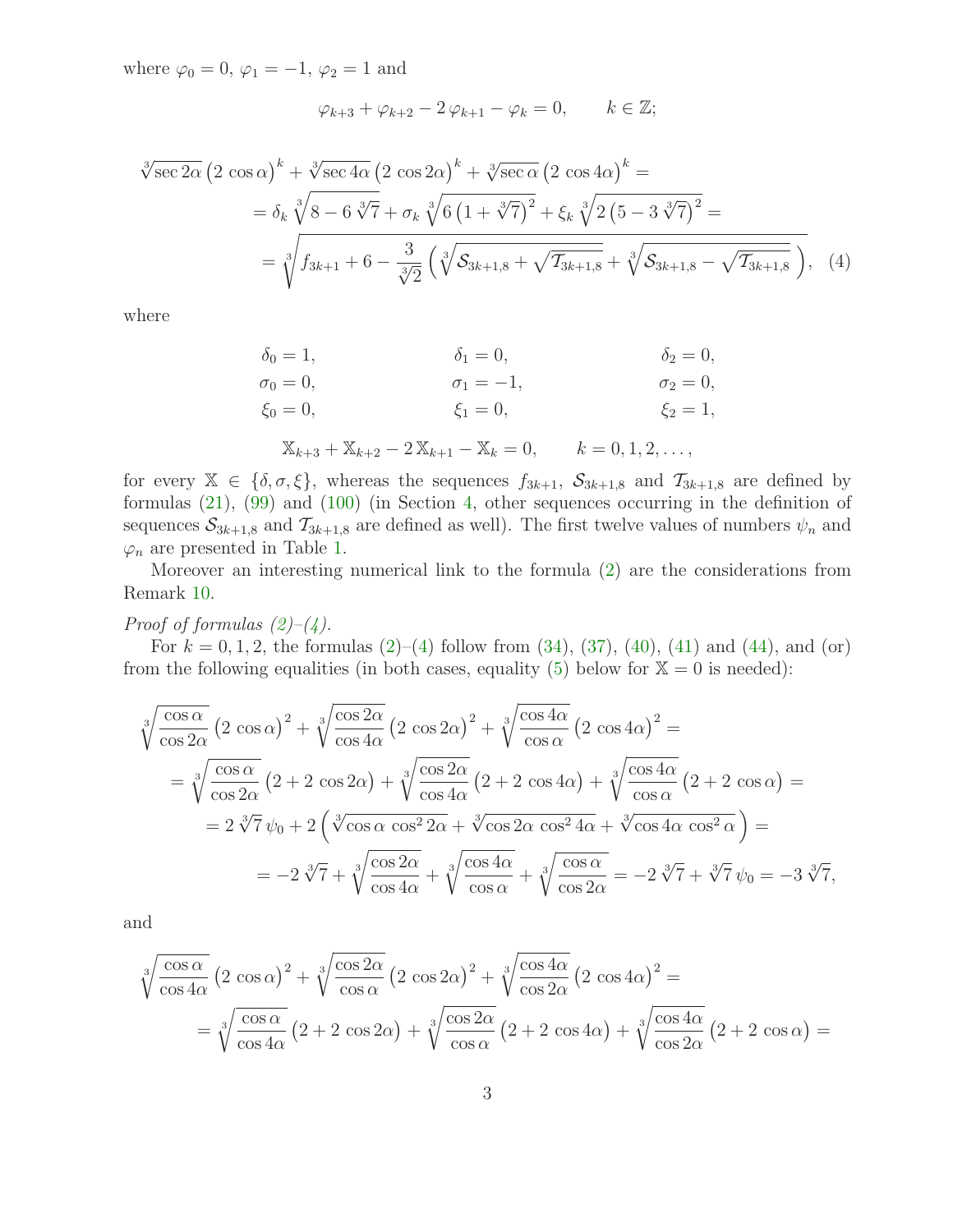$$
= 2\sqrt[3]{49}\varphi_0 + \left(\sqrt[3]{\frac{\cos 2\alpha}{\cos 4\alpha}}\right)^2 + \left(\sqrt[3]{\frac{\cos 4\alpha}{\cos \alpha}}\right)^2 + \left(\sqrt[3]{\frac{\cos \alpha}{\cos 2\alpha}}\right)^2 =
$$
  

$$
= \left(\sqrt[3]{\frac{\cos 2\alpha}{\cos 4\alpha}} + \sqrt[3]{\frac{\cos 4\alpha}{\cos \alpha}} + \sqrt[3]{\frac{\cos \alpha}{\cos 2\alpha}}\right)^2 - 2\left(\sqrt[3]{\frac{\cos 2\alpha}{\cos \alpha}} + \sqrt[3]{\frac{\cos \alpha}{\cos 4\alpha}} + \sqrt[3]{\frac{\cos 4\alpha}{\cos 2\alpha}}\right) =
$$
  

$$
= \left(\sqrt[3]{7}\psi_0\right)^2 - 2\sqrt[3]{49}\varphi_0 = \sqrt[3]{49}.
$$

Now let us set

$$
\mathfrak{B}_n := \sum_{k=0}^2 x_k \left( \cos \left( 2^k \alpha \right) \right)^n,
$$

where  $x_k \in \mathbb{R}$ ,  $k = 1, 2, 3$ , are given. Then, from Newton's formula we obtain

$$
\mathfrak{B}_{n+3}+\mathfrak{B}_{n+2}-2\,\mathfrak{B}_{n+1}-\mathfrak{B}_n=0
$$

<span id="page-3-1"></span>since [\[5,](#page-22-0) [11,](#page-22-2) [12\]](#page-22-3):

$$
\prod_{k=0}^{2} (\mathbb{X} - 2 \cos (2^{k}\alpha)) = \mathbb{X}^{3} + \mathbb{X}^{2} - 2\mathbb{X} - 1.
$$
 (5)

Hence, on account of the definitions of sequences  $\varphi_k$  and  $\psi_k$ ,  $k \in \mathbb{N}$ , by applied induction arguments the formulas  $(2)$  and  $(3)$  follow. Similarly, by applying  $(33)$ ,  $(36)$  and  $(39)$  we deduce the first part of [\(4\)](#page-2-0). The second part of [\(4\)](#page-2-0) from [\(98\)](#page-16-0) follows.

<span id="page-3-0"></span>**Remark 1.** Let  $a, b, c \in \mathbb{C}$  and  $a + b + c = 0$ . Put

$$
s_k := a^k + b^k + c^k, \qquad k \in \mathbb{N}.
$$

Then the following relations hold [\[5,](#page-22-0) [6\]](#page-22-5):

$$
2 s_4 = s_2^2;
$$
  
\n
$$
6 s_5 = 5 s_2 s_3;
$$
  
\n
$$
6 s_7 = 7 s_3 s_4;
$$
  
\n
$$
10 s_7 = 7 s_2 s_5;
$$
  
\n
$$
50 s_7^2 = 49 s_4 s_5^2
$$

and the respective Newton formula has the form

$$
s_{n+3} = a b c s_n + \frac{1}{2} s_2 s_{n+1}, \qquad n \in \mathbb{N}.
$$

Hence, and from [\(3\)](#page-1-1) for  $k = 0$ , we get

$$
\mathcal{S}_{n+3} = \sqrt[3]{7} \mathcal{S}_{n+1} + \mathcal{S}_n,
$$

where  $S_0 = 3, S_1 = 0, S_2 = 2 \sqrt[3]{7}$ ,

$$
S_n := \left(\frac{\cos \alpha}{\cos 4\alpha}\right)^{n/3} + \left(\frac{\cos 2\alpha}{\cos \alpha}\right)^{n/3} + \left(\frac{\cos 4\alpha}{\cos 2\alpha}\right)^{n/3}
$$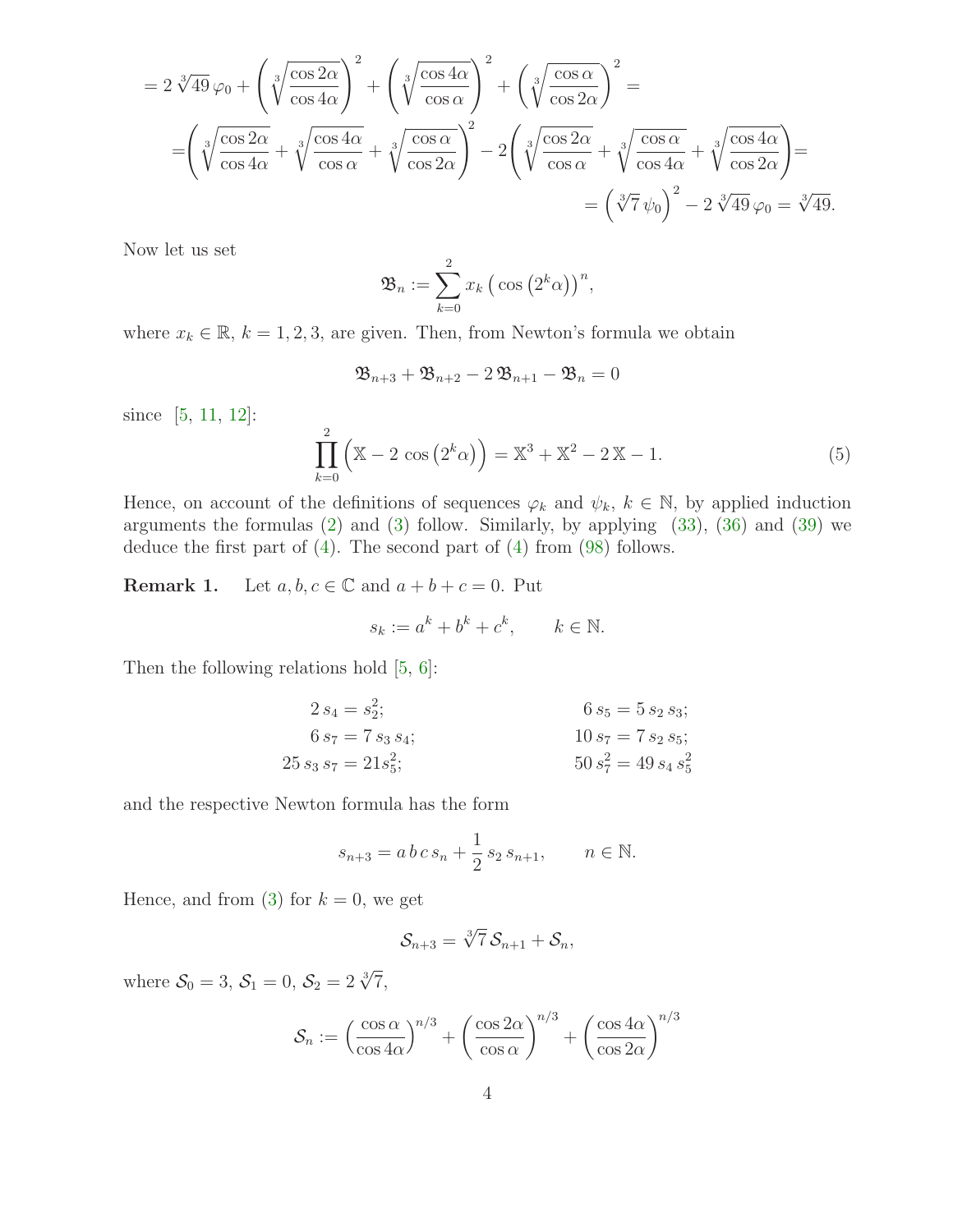which implies the following formula

$$
\mathcal{S}_n = \widehat{a}_n + \widehat{b}_n \sqrt[3]{7} + \widehat{c}_n \sqrt[3]{49},
$$

where

$$
\begin{aligned}\n\widehat{a}_{n+3} &= \widehat{a}_n + 7\,\widehat{c}_n, \\
\widehat{b}_{n+3} &= \widehat{b}_n + \widehat{a}_{n+1}, \\
\widehat{c}_{n+3} &= \widehat{c}_n + \widehat{b}_{n+1}, \\
\widehat{a}_0 &= 3, \quad \widehat{a}_1 = 0, \quad \widehat{a}_2 = 0, \\
\widehat{b}_0 &= 0, \quad \widehat{b}_1 = 0, \quad \widehat{b}_2 = 1, \\
\widehat{c}_0 &= 0, \quad \widehat{c}_1 = 0, \quad \widehat{c}_2 = 0.\n\end{aligned}
$$

On the other hand, from [\(2\)](#page-1-0) for  $k = 1$ , we obtain

$$
\mathcal{S}_{n+3}^* = \frac{1}{2} \mathcal{S}_2^* \mathcal{S}_{n+1}^* + \mathcal{S}_n^*, \qquad n \in \mathbb{N}_0,
$$

where  $S_0^* = 3, S_1^* = 0,$ 

$$
\mathcal{S}_n^* := \left(2 \cos \alpha \sqrt[3]{\frac{\cos \alpha}{\cos 2\alpha}}\right)^n + \left(2 \cos 2\alpha \sqrt[3]{\frac{\cos 2\alpha}{\cos 4\alpha}}\right)^n + \left(2 \cos 4\alpha \sqrt[3]{\frac{\cos 4\alpha}{\cos \alpha}}\right)^n, \quad n \in \mathbb{N},
$$

and by  $(5)$  for  $\mathbb{X} = 0$ :

$$
S_2^* := \left(\frac{\cos \alpha}{\cos 2\alpha}\right)^{2/3} \left(2 + 2 \cos 2\alpha\right) + \left(\frac{\cos 2\alpha}{\cos 4\alpha}\right)^{2/3} \left(2 + 2 \cos 4\alpha\right) + \left(\frac{\cos 4\alpha}{\cos \alpha}\right)^{2/3} \left(2 + 2 \cos \alpha\right) =
$$
  
= 
$$
2 \left( \left(\frac{\cos \alpha}{\cos 2\alpha}\right)^{1/3} + \left(\frac{\cos 2\alpha}{\cos 4\alpha}\right)^{1/3} + \left(\frac{\cos 4\alpha}{\cos \alpha}\right)^{1/3} \right)^2 -
$$
  

$$
-4 \left( \left(\frac{\cos \alpha}{\cos 4\alpha}\right)^{1/3} + \left(\frac{\cos 4\alpha}{\cos 2\alpha}\right)^{1/3} + \left(\frac{\cos 2\alpha}{\cos \alpha}\right)^{1/3} \right) +
$$
  
+ 
$$
\left(2 \cos \alpha\right)^{1/3} \left(4 \cos \alpha \cos 2\alpha\right)^{1/3} + \left(2 \cos 2\alpha\right)^{1/3} \left(4 \cos 2\alpha \cos 4\alpha\right)^{1/3} +
$$
  
+ 
$$
\left(2 \cos 4\alpha\right)^{1/3} \left(4 \cos \alpha \cos 4\alpha\right)^{1/3} = 2\left(\sqrt[3]{7} \psi_0\right)^2 - 4\mathcal{S}_1 + \mathcal{S}_1 = 2\sqrt[3]{49}.
$$

So, we have

$$
\mathcal{S}_{n+3}^* = \sqrt[3]{49} \, \mathcal{S}_{n+1}^* + \mathcal{S}_n^*, \qquad n \in \mathbb{N}_0,
$$

which implies

$$
S_n^* = a_n^* + b_n^* \sqrt[3]{7} + c_n^* \sqrt[3]{49},
$$

where

$$
a_{n+3}^{*} = a_{n}^{*} + 7 b_{n+1}^{*},
$$
  
\n
$$
b_{n+3}^{*} = b_{n}^{*} + 7 c_{n+1}^{*},
$$
  
\n
$$
c_{n+3}^{*} = c_{n}^{*} + a_{n+1}^{*},
$$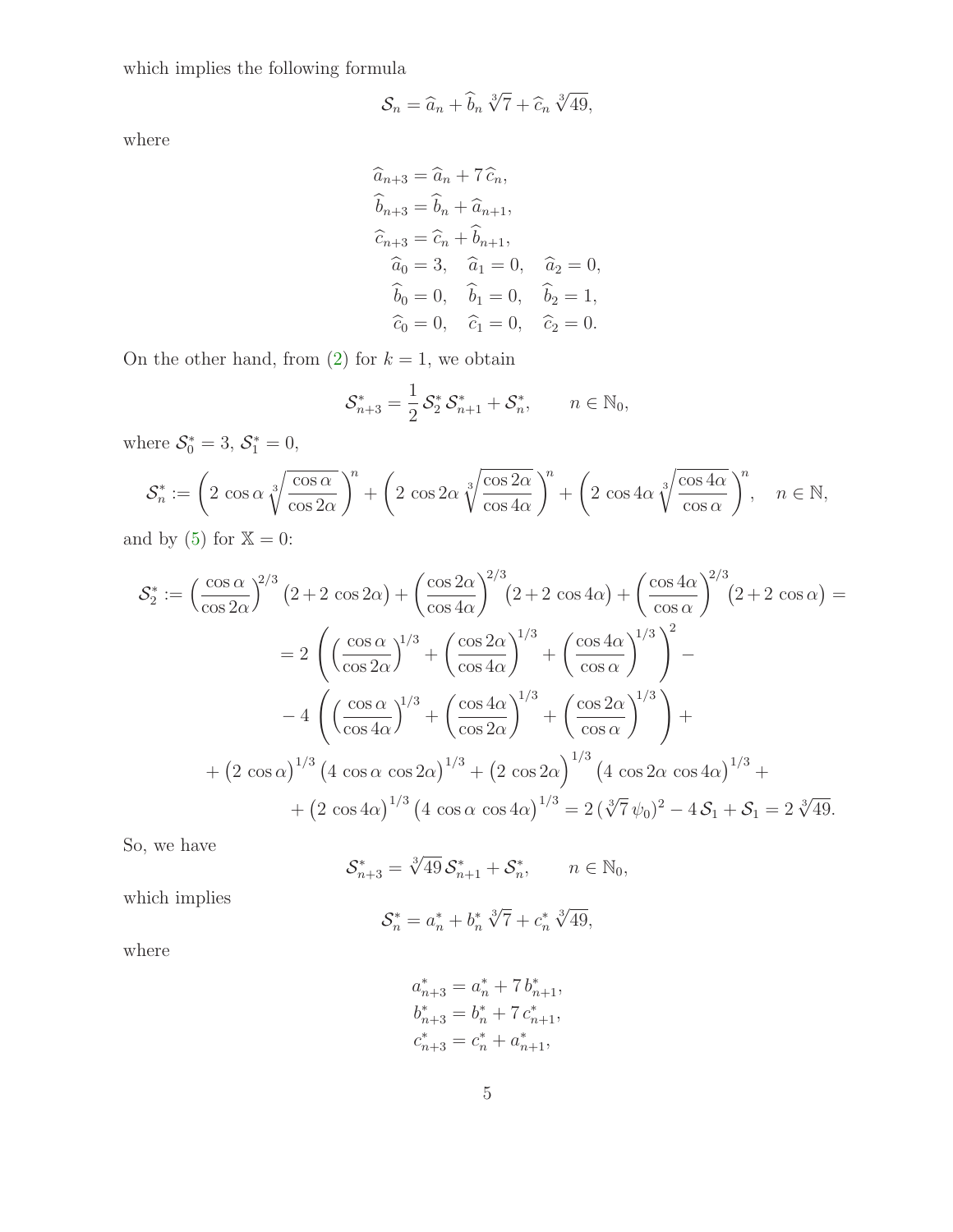$$
a_0^* = 3
$$
,  $a_1^* = 0$ ,  $a_2^* = 0$ ,  
\n $b_0^* = 0$ ,  $b_1^* = 0$ ,  $b_2^* = 0$ ,  
\n $c_0^* = 0$ ,  $c_1^* = 0$ ,  $c_2^* = 2$ .

<span id="page-5-0"></span>We note that the elements  $S_{3n} = \hat{a}_n$  and  $S_{3n}^* = a_n^*$ ,  $n = 0, 1, \ldots$ , are all integers.

## 3 Some theoretical deliberations

Let us assume that  $\xi_1$ ,  $\xi_2$ ,  $\xi_3$  are complex roots of the following polynomial with complex coefficients

$$
f(z) := z^3 + p z^2 + q z + r.
$$

The symbols  $\sqrt[3]{\xi_1}$ ,  $\sqrt[3]{\xi_2}$ ,  $\sqrt[3]{\xi_3}$  will denote any of the third complex roots of the numbers  $\xi_1$ ,  $\xi_2$ and  $\xi_3$ , respectively (only in the case where  $\xi_1$ ,  $\xi_2$  and  $\xi_3$  are real numbers, we will assume that  $\sqrt[3]{\xi_1}$ ,  $\sqrt[3]{\xi_2}$  and  $\sqrt[3]{\xi_3}$  also denote the respective real roots).

Let us assume that

$$
A := \left(\sqrt[3]{\xi_1} + \sqrt[3]{\xi_2} + \sqrt[3]{\xi_3}\right)^3
$$

and

$$
B := \left(\sqrt[3]{\xi_1} \sqrt[3]{\xi_2} + \sqrt[3]{\xi_1} \sqrt[3]{\xi_3} + \sqrt[3]{\xi_2} \sqrt[3]{\xi_3}\right)^3
$$

.

Thus, the numbers

$$
\sqrt[3]{\xi_1} + \sqrt[3]{\xi_2} + \sqrt[3]{\xi_3}
$$
 and  $\sqrt[3]{\xi_1} \sqrt[3]{\xi_2} + \sqrt[3]{\xi_1} \sqrt[3]{\xi_3} + \sqrt[3]{\xi_2} \sqrt[3]{\xi_3}$ 

belong to the sets of the third complex roots of  $A$  and  $B$ , respectively, which, for conciseness of notation, will be denoted by the symbols  $\sqrt[3]{A}$  and  $\sqrt[3]{B}$ , respectively. In other words, we have

$$
\sqrt[3]{\xi_1} + \sqrt[3]{\xi_2} + \sqrt[3]{\xi_3} \in \sqrt[3]{A}
$$

and

$$
\sqrt[3]{\xi_1} \sqrt[3]{\xi_2} + \sqrt[3]{\xi_1} \sqrt[3]{\xi_3} + \sqrt[3]{\xi_2} \sqrt[3]{\xi_3} \in \sqrt[3]{B}.
$$

Hence, after two-sided raising of the numbers to the third power, we obtain the following formulas:

$$
A = \xi_1 + \xi_2 + \xi_3 + 3 \sum_{k \neq l} \left( \sqrt[3]{\xi_k} \right)^2 \sqrt[3]{\xi_l} + 6 \sqrt[3]{\xi_1} \sqrt[3]{\xi_2} \sqrt[3]{\xi_3},
$$

and

$$
B = \xi_1 \xi_2 + \xi_1 \xi_3 + \xi_2 \xi_3 + 3 \sum_{k \neq l} \left( \sqrt[3]{\xi_k} \right)^2 \sqrt[3]{\xi_l} \sqrt[3]{\xi_1} \sqrt[3]{\xi_2} \sqrt[3]{\xi_3} + 6 \left( \sqrt[3]{\xi_1} \sqrt[3]{\xi_2} \sqrt[3]{\xi_3} \right)^2,
$$

where

$$
\sqrt[3]{\xi_1} \sqrt[3]{\xi_2} \sqrt[3]{\xi_3} \in \sqrt[3]{\xi_1 \xi_2 \xi_3} = \sqrt[3]{-r} = -\sqrt[3]{r}.
$$

Also here, for abbreviation, the product  $(-1) \sqrt[3]{\xi_1} \sqrt[3]{\xi_2} \sqrt[3]{\xi_3}$  will be denoted by the symbol  $\sqrt[3]{r}$ .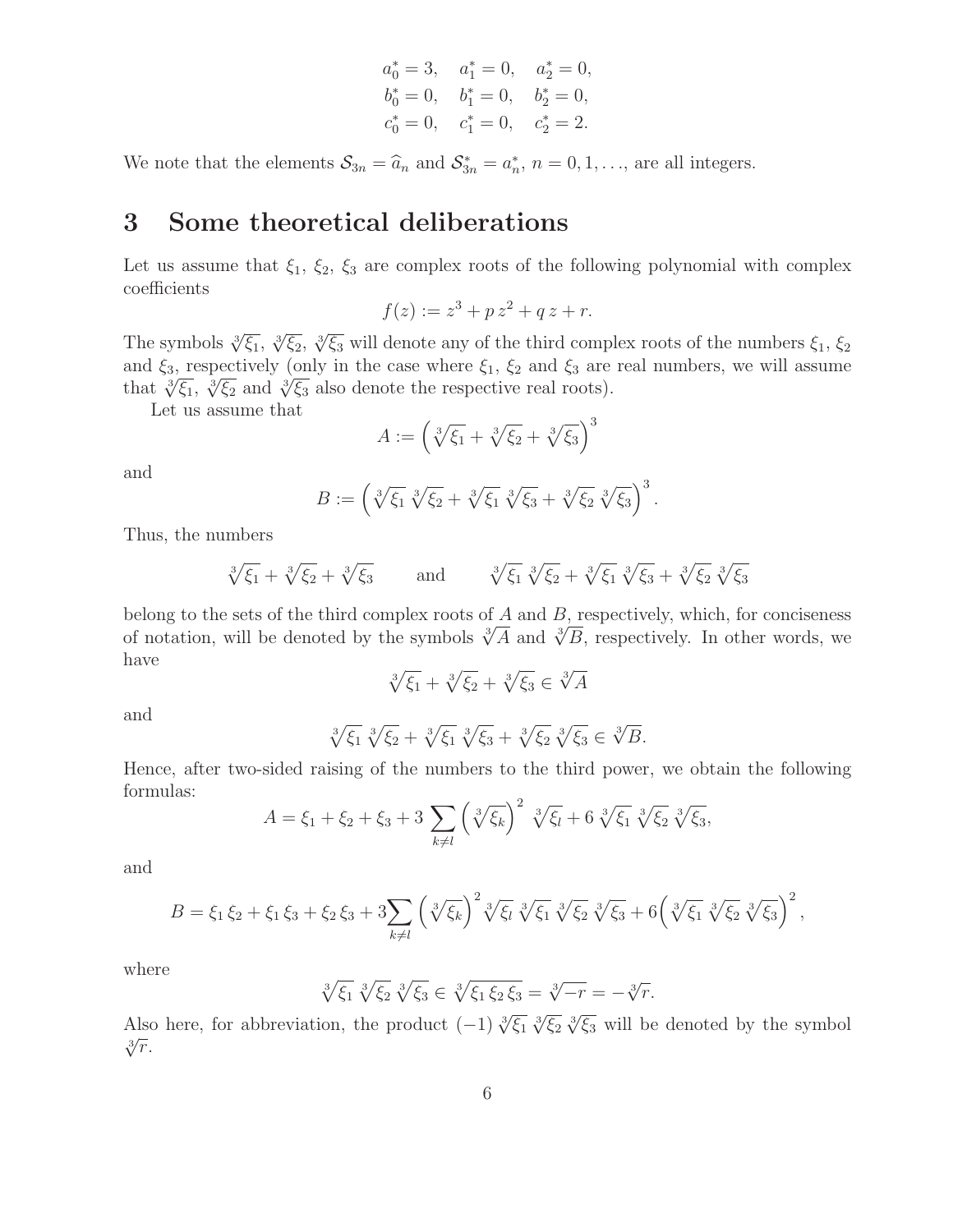Taking into account Viète's formulas for polynomial  $f(z)$ , the expressions for A and B can be attributed the following form (from now on, symbols  $\sqrt[3]{A}$  and  $\sqrt[3]{B}$  will mean the properly selected elements from sets  $\sqrt[3]{A}$  and  $\sqrt[3]{B}$ , respectively):

<span id="page-6-1"></span>
$$
A = -p + 3\sqrt[3]{A}\sqrt[3]{B} + 3\sqrt[3]{r}
$$
\n
$$
(6)
$$

and

<span id="page-6-2"></span>
$$
B = q - 3\sqrt[3]{A}\sqrt[3]{B}\sqrt[3]{r} - 3\left(\sqrt[3]{r}\right)^2.
$$
 (7)

By multiplying the first of these equations by  $\sqrt[3]{r}$  and adding the equations side-by-side, we obtain

$$
B = q - (A + p) \sqrt[3]{r}.
$$
 (8)

At the same time, the equation [\(6\)](#page-6-1) yields

$$
3\sqrt[3]{A}\sqrt[3]{B} = A + p - 3\sqrt[3]{r},
$$

i.e.,

$$
27\,A\,B = \left(A + p - 3\sqrt[3]{r}\right)^3,
$$

hence, with respect to [\(8\)](#page-6-2) we obtain

$$
27 A (q - (A + p) \sqrt[3]{r}) = A^3 + p^3 - 27 r +
$$
  
+ 3 (A<sup>2</sup> (p - 3\sqrt[3]{r}) + A (p<sup>2</sup> + 9 (\sqrt[3]{r})<sup>2</sup>) - 3 p<sup>2</sup> \sqrt[3]{r} + 9 p (\sqrt[3]{r})<sup>2</sup>) - 18 A p \sqrt[3]{r},

<span id="page-6-3"></span>and having rearrange the summands (with respect to the powers of  $A$ ), we obtain the basic equality

$$
A^{3} + 3(p + 6\sqrt[3]{r})A^{2} + 3(p^{2} + 3p\sqrt[3]{r} + 9(\sqrt[3]{r})^{2} - 9q)A + (p - 3\sqrt[3]{r})^{3} = 0.
$$
 (9)

By applying Cardano's formula to this polynomial, we get the following basic formula (the right side of the formula below means a properly selected third root of the number present in the formula):

$$
\sqrt[3]{A} = \sqrt[3]{\xi_1} + \sqrt[3]{\xi_2} + \sqrt[3]{\xi_3} =
$$
  
= 
$$
\sqrt[3]{-p - 6\sqrt[3]{r} - \frac{3}{\sqrt[3]{2}}\left(\sqrt[3]{S + \sqrt{T}} + \sqrt[3]{S - \sqrt{T}}\right)},
$$
 (10)

where

<span id="page-6-0"></span>
$$
S := p q + 6 q \sqrt[3]{r} + 6 p \sqrt[3]{r^2} + 9 r,
$$
  
\n
$$
T := p^2 q^2 - 4 q^3 - 4 p^3 r + 18 p q r - 27 r^2.
$$

In the case when  $\mathcal{T} \geq 0, \mathcal{S} \in \mathbb{R}, r \in \mathbb{R}$ , we assume that all the roots appearing here are real.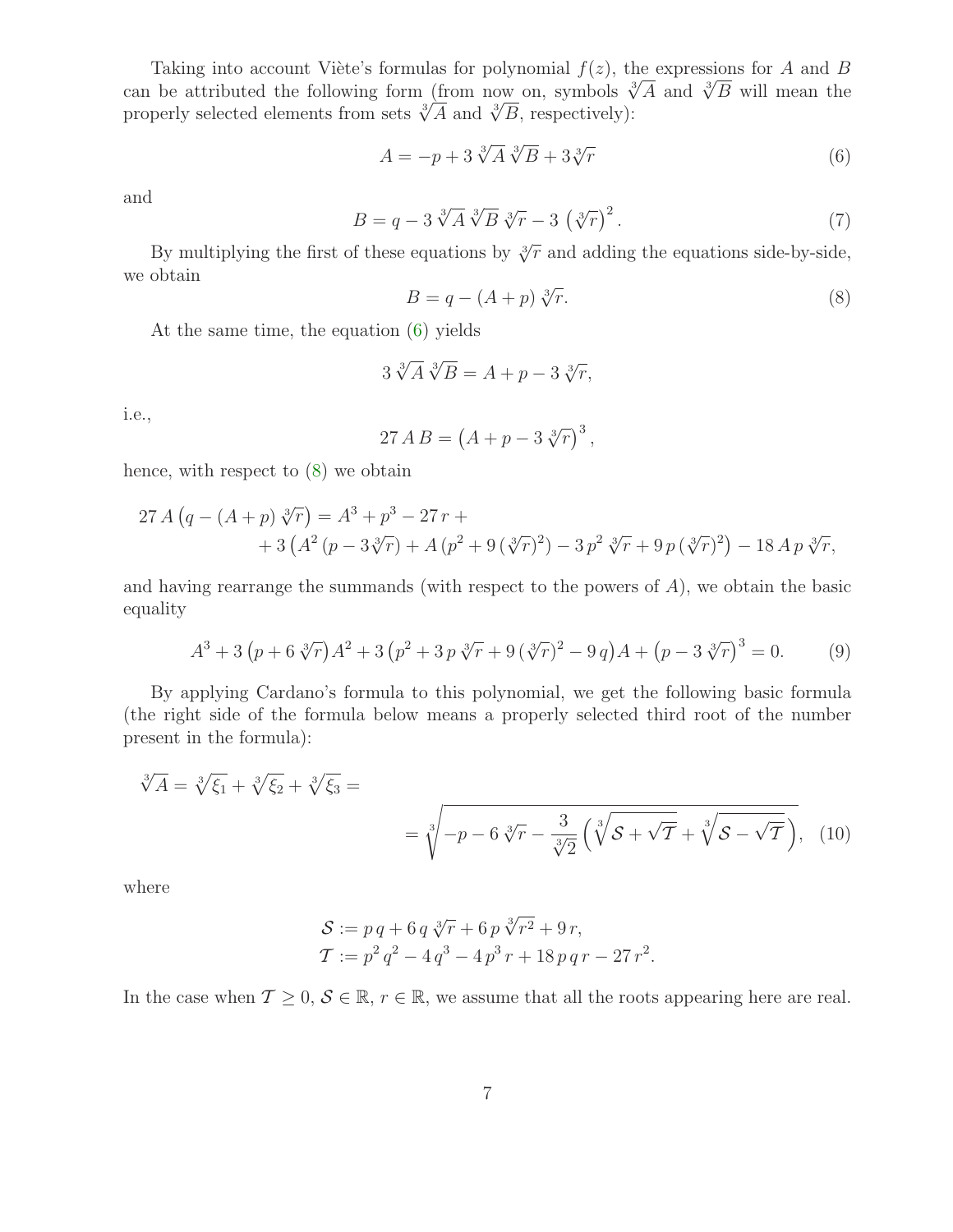**Remark 2.** We note that, if in the formula  $(9)$  the following condition holds

$$
(p + 6 \sqrt[3]{r})^2 = p^2 + 3 p \sqrt[3]{r} + 9 (\sqrt[3]{r})^2 - 9 q,
$$

i.e.,

$$
p\sqrt[3]{r} + 3(\sqrt[3]{r})^2 + q = 0,
$$
\n(11)

then the equation [\(9\)](#page-6-3) could be given in the form

$$
(A + p + 6 \sqrt[3]{r})^3 = (p + 6 \sqrt[3]{r})^3 - (p - 3 \sqrt[3]{r})^3,
$$

hence we get

$$
A = -p - 6\sqrt[3]{r} + \sqrt[3]{(p + 6\sqrt[3]{r})^3 - (p - 3\sqrt[3]{r})^3}.
$$
 (12)

**Remark 3.** The analysis which enabled describing the value of A by means of coefficients of polynomial  $f(z)$  comes from the papers [\[7,](#page-22-1) [5\]](#page-22-0) (see also [\[4\]](#page-22-6)).

## <span id="page-7-0"></span>4 Basic sequences

We will now provide definitions of a dozen basic sequences (not only integer sequences) used further in the paper. For more information concerning these sequences (including the trigonometric relationships defining their terms), see the papers [\[11,](#page-22-2) [12\]](#page-22-3).

The sequences  $\{A_n(\delta)\}_{n=0}^{\infty}$ ,  $\{B_n(\delta)\}_{n=0}^{\infty}$  and  $\{C_n(\delta)\}_{n=0}^{\infty}$  are the so-called quasi-Fibonacci numbers of the seventh order described in [\[11\]](#page-22-2) by means of relations

$$
(1 + \delta (\xi^{k} + \xi^{6k}))^{n} = A_{n}(\delta) + B_{n}(\delta) (\xi^{k} + \xi^{6k}) + C_{n}(\delta) (\xi^{2k} + \xi^{5k})
$$
(13)

<span id="page-7-2"></span>for  $k = 1, 2, 3$ , where  $\xi \in \mathbb{C}$  is a primitive root of unity of the seventh order  $(\xi^7 = 1$  and  $\xi \neq 1$ ,  $\delta \in \mathbb{C}, \delta \neq 0$ . These sequences satisfy the following recurrence relations

$$
\begin{cases}\nA_0(\delta) = 1, & B_0(\delta) = C_0(\delta) = 0, \\
A_{n+1}(\delta) = A_n(\delta) + 2 \delta B_n(\delta) - \delta C_n(\delta), \\
B_{n+1}(\delta) = \delta A_n(\delta) + B_n(\delta), \\
C_{n+1}(\delta) = \delta B_n(\delta) + (1 - \delta) C_n(\delta),\n\end{cases}
$$
\n(14)

for every  $n \in \mathbb{N}$ .

Two auxiliary sequences  $\{\mathcal{A}_n(\delta)\}_{n=0}^{\infty}$  and  $\{\mathcal{B}_n(\delta)\}_{n=0}^{\infty}$  connected with these ones are defined by the following relations:

$$
\mathcal{A}_n(\delta) := 3 A_n(\delta) - B_n(\delta) - C_n(\delta) \tag{15}
$$

and

$$
\mathcal{B}_n(\delta) := \frac{1}{2} ((\mathcal{A}_n(\delta))^2 - \mathcal{A}_{2n}(\delta)).
$$
\n(16)

<span id="page-7-1"></span>Furthermore, to simplify notation, we will write

$$
\mathcal{A}_n = \mathcal{A}_n(1), \ \mathcal{B}_n = \mathcal{B}_n(1), \ \mathcal{A}_n = \mathcal{A}_n(1), \ B_n = B_n(1) \text{ and } C_n = C_n(1),
$$
 (17)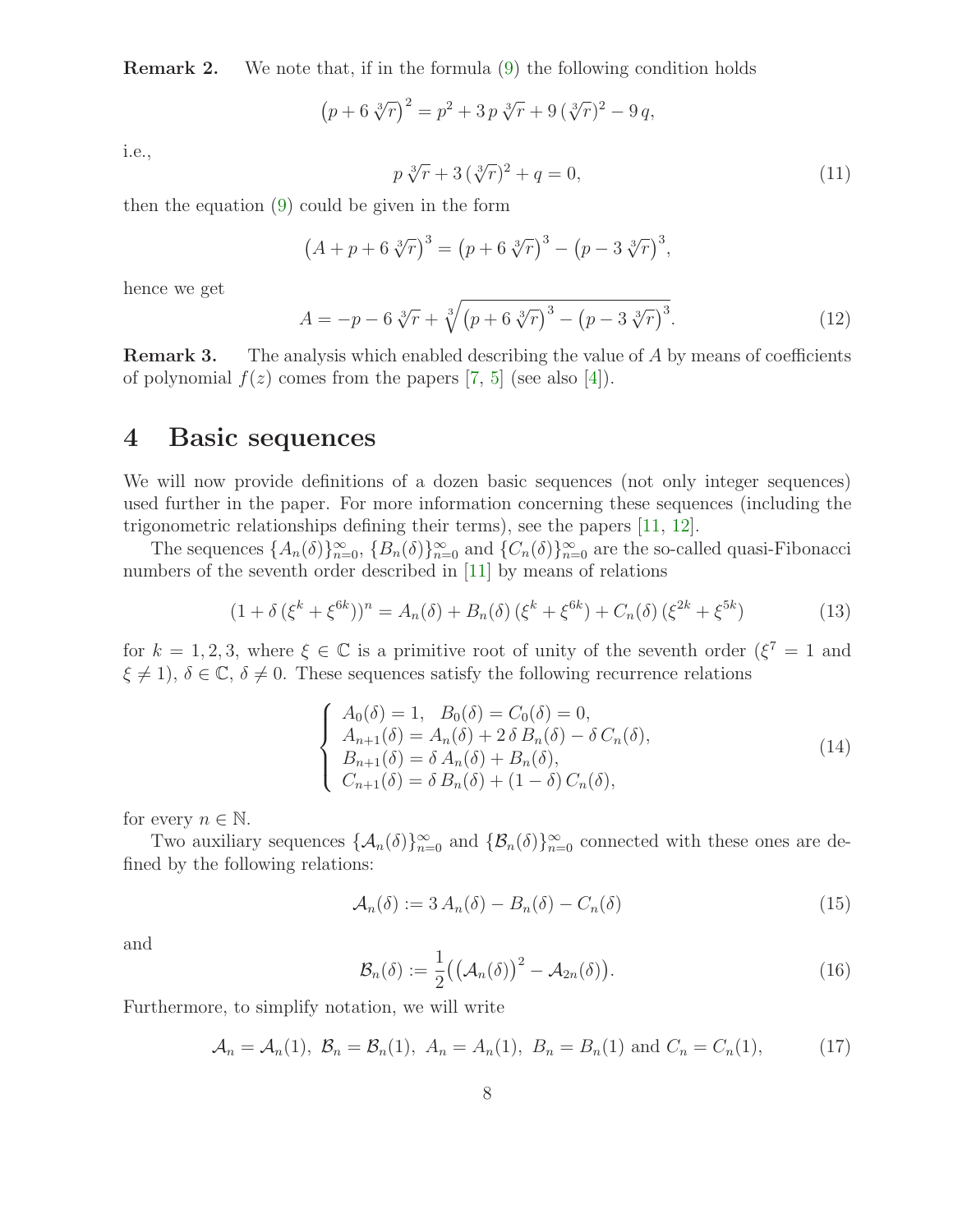for every  $n \in \mathbb{N}$ .

We note that the elements of the sequences  $\{\mathcal{A}_n\}_{n=0}^{\infty}$ ,  $\{A_n\}_{n=0}^{\infty}$ ,  $\{B_n\}_{n=0}^{\infty}$  and  $\{C_n\}_{n=0}^{\infty}$ respectively, satisfy the following recurrence relation (see [\[12,](#page-22-3) eq. (3.20)]):

$$
\mathbb{X}_{n+3} - 2\mathbb{X}_{n+2} - \mathbb{X}_{n+1} + \mathbb{X}_n \equiv 0.
$$

Simultaneously, the elements of sequence  $\{\mathcal{B}_n\}_{n=0}^{\infty}$  by [\[12,](#page-22-3) eqs. (3.18), (3.13)] satisfy the following relation

<span id="page-8-2"></span>
$$
\mathcal{B}_{n+3} + \mathcal{B}_{n+2} - 2\mathcal{B}_{n+1} - \mathcal{B}_n \equiv 0.
$$
 (18)

**Remark 4.** The sequence  $\{\mathcal{B}_n\}_{n=0}^{\infty}$  is an accelerator sequence for Catalan's constant (see [\[10,](#page-22-7) sequence  $\underline{A094648}$ ] and papers [\[11,](#page-22-2) [12\]](#page-22-3)).

The elements of the sequences  $\{a_n\}_{n=0}^{\infty}$ ,  $\{b_n\}_{n=0}^{\infty}$  and  $\{c_n\}_{n=0}^{\infty}$  are defined by the following recurrence relations:

$$
a_0 = b_0 = c_0 = \sqrt{7}
$$

and

<span id="page-8-1"></span>
$$
\begin{cases}\n a_{n+1} = 2 a_n + b_n, \\
 b_{n+1} = a_n + 2 b_n - c_n, \\
 c_{n+1} = c_n - b_n,\n\end{cases}
$$
\n(19)

for  $n = 0, 1, 2, \ldots$ 

Moreover, we will use the following sequences

$$
\begin{cases} \overline{\alpha}_n := c_{n+1}, \\ \overline{\beta}_n := -a_n - b_n, \\ \overline{\gamma}_n := a_n, \end{cases}
$$
 (20)

Next, sequences  $\{f_n\}_{n=0}^{\infty}$ ,  $\{g_n\}_{n=0}^{\infty}$ ,  $\{h_n\}_{n=0}^{\infty}$  and  $\{H_n\}_{n=0}^{\infty}$  are defined in the following way

$$
f_0 = g_0 = h_0 = -1,
$$

<span id="page-8-0"></span>and

$$
\begin{cases}\nf_{n+1} = f_n + g_n, & n \ge 0, \\
g_{n+1} = f_n + h_n, & n \ge 0, \\
h_n = B_{n+1}, & n \ge 1, \\
2 H_n = f_n^2 + f_{2n} - g_n^2 + h_n^2 - h_{2n+1} - 2 h_{2n}, & n \ge 0,\n\end{cases}
$$
\n(21)

(the numbers  $\mathcal{B}_n$  are defined by the formula [\(17\)](#page-7-1) above).

And at last, the elements of sequences  $\{u_n\}_{n=0}^{\infty}$ ,  $\{v_n\}_{n=0}^{\infty}$ ,  $\{w_n\}_{n=0}^{\infty}$ ,  $\{x_n\}_{n=0}^{\infty}$ ,  $\{y_n\}_{n=0}^{\infty}$  and  $\{z_n\}_{n=0}^{\infty}$  are defined by

$$
\begin{cases}\nu_{n+1} = x_n, \\
v_{n+1} = -y_n - z_n = x_n - \sqrt{7} z_{n-1}, \\
w_{n+1} = y_n - x_n, \\
x_{n+1} = u_n - w_n, \\
y_{n+1} = w_n - v_n, \\
z_{n+1} = 2 z_{n-1} - v_n,\n\end{cases}
$$
\n(22)

for  $n = 0, 1, 2, \ldots$ , where  $u_0 = v_0 = w_0 = -1$ ,  $x_0 = y_0 = z_0 = \sqrt{7}$  and  $z_1 = 7$ .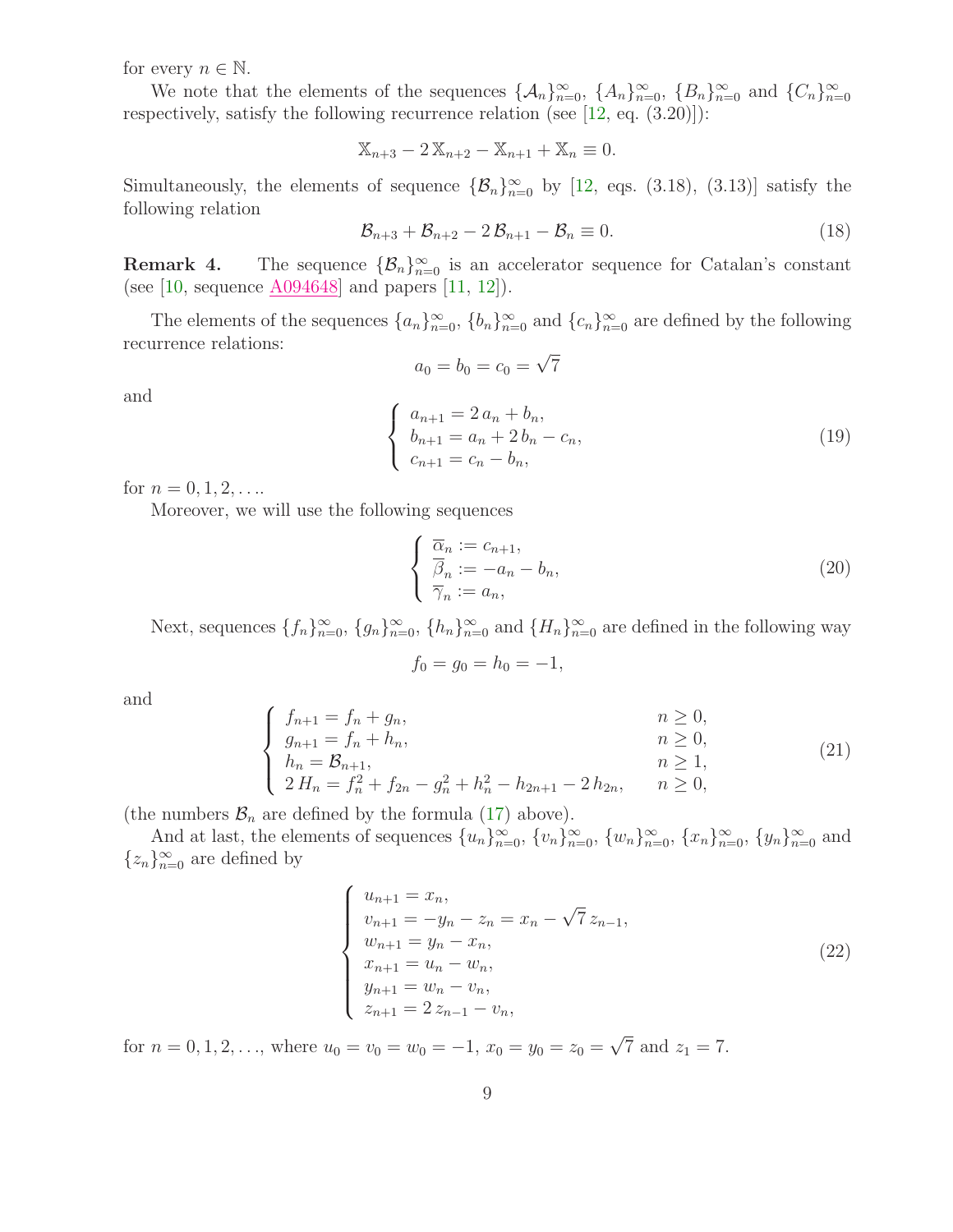Remark 5. All the recurrence sequences above have a third order; the selective identities, Binet formulas and generating functions, and some different identities for these numbers, are presented in papers [\[11,](#page-22-2) [12\]](#page-22-3). For example, the following equivalent recurrence relations hold

(19) 
$$
\iff
$$
  $\mathbb{X}_{n+3} - 5\mathbb{X}_{n+2} + 6\mathbb{X}_{n+1} - \mathbb{X}_n = 0,$ 

for  $n = 0, 1, 2, \ldots$ , and  $\mathbb{X} \in \{a, b, c\}$ , and  $a_0 = b_0 = c_0 = \sqrt{7}$ ,  $a_1 = 3\sqrt{7}$ ,  $b_1 = 2\sqrt{7}$ ,  $c_1 = 0$ ,  $a_2 = 8\sqrt{7}, b_2 = \sqrt{7^3}, c_1 = -2\sqrt{7}$ . We also have

$$
a_n = 2^{2n+1} \left[ \sin \alpha \left( \cos 4\alpha \right)^{2n} + \sin 2\alpha \left( \cos \alpha \right)^{2n} + \sin 4\alpha \left( \cos 2\alpha \right)^{2n} \right],
$$
  
\n
$$
b_n = 2^{2n+1} \left[ \sin 2\alpha \left( \cos 4\alpha \right)^{2n} + \sin 4\alpha \left( \cos \alpha \right)^{2n} + \sin \alpha \left( \cos 2\alpha \right)^{2n} \right],
$$
  
\n
$$
c_n = 2^{2n+1} \left[ \sin 4\alpha \left( \cos 4\alpha \right)^{2n} + \sin \alpha \left( \cos \alpha \right)^{2n} + \sin 2\alpha \left( \cos 2\alpha \right)^{2n} \right],
$$

etc.

**Remark 6.** Now we present some new identities for the above sequences (identities  $(23)$ –  $(26), (28)–(31)$  $(26), (28)–(31)$  $(26), (28)–(31)$  $(26), (28)–(31)$  $(26), (28)–(31)$ , which will be used in subsection [5.2.](#page-14-0) These identities significantly complete those obtained in paper [\[12\]](#page-22-3). By [\[12,](#page-22-3) Lemma 3.14 (a)], equality  $(5)$  and [12, eq.  $(3.21)$ ], the following identity holds

<span id="page-9-4"></span><span id="page-9-3"></span><span id="page-9-0"></span>
$$
(-1)^n \mathcal{A}_n = H_{n+1}.\tag{23}
$$

Hence, by  $[12, \text{ eq. } (3.23)]$ , we obtain

$$
2 \cos \alpha (2 \cos 2\alpha)^{-n} + 2 \cos 2\alpha (2 \cos 4\alpha)^{-n} + 2 \cos 4\alpha (2 \cos \alpha)^{-n} =
$$
  
=  $(-1)^n (A_n + A_{n-1} - A_{n-2}) = (-1)^n (A_{n+1} - A_n),$  (24)

and next, by  $[12, \text{ eq. } (3.22)]$ , we obtain

$$
2 \cos \alpha (2 \cos 4\alpha)^{-n} + 2 \cos 2\alpha (2 \cos \alpha)^{-n} + 2 \cos 4\alpha (2 \cos 2\alpha)^{-n} =
$$
  
=  $(-1)^n (\mathcal{A}_{n+1} - \mathcal{A}_{n-1} + \mathcal{A}_{n-2} - 7 \mathcal{A}_n) = (-1)^n (\mathcal{A}_{n-1} - \mathcal{A}_{n+1}),$  (25)

since, by [\[12,](#page-22-3) Remark 3.11], we have the identity

$$
\mathcal{A}_{n+3}=2\,\mathcal{A}_{n+2}+\mathcal{A}_{n+1}-\mathcal{A}_n
$$

and by [\[12,](#page-22-3) Remark 3.8], we have

$$
4\mathcal{A}_n - \mathcal{A}_{n-2} = 7\mathcal{A}_n.
$$

Moreover, the following formula can be easily generated

<span id="page-9-2"></span><span id="page-9-1"></span>
$$
\mathcal{B}_n = g_{n+1} + h_{n+1}.\tag{26}
$$

By  $[12, \text{ eq. } (3.18)]$ , we have

$$
h_{n-1} = \mathcal{B}_n,\tag{27}
$$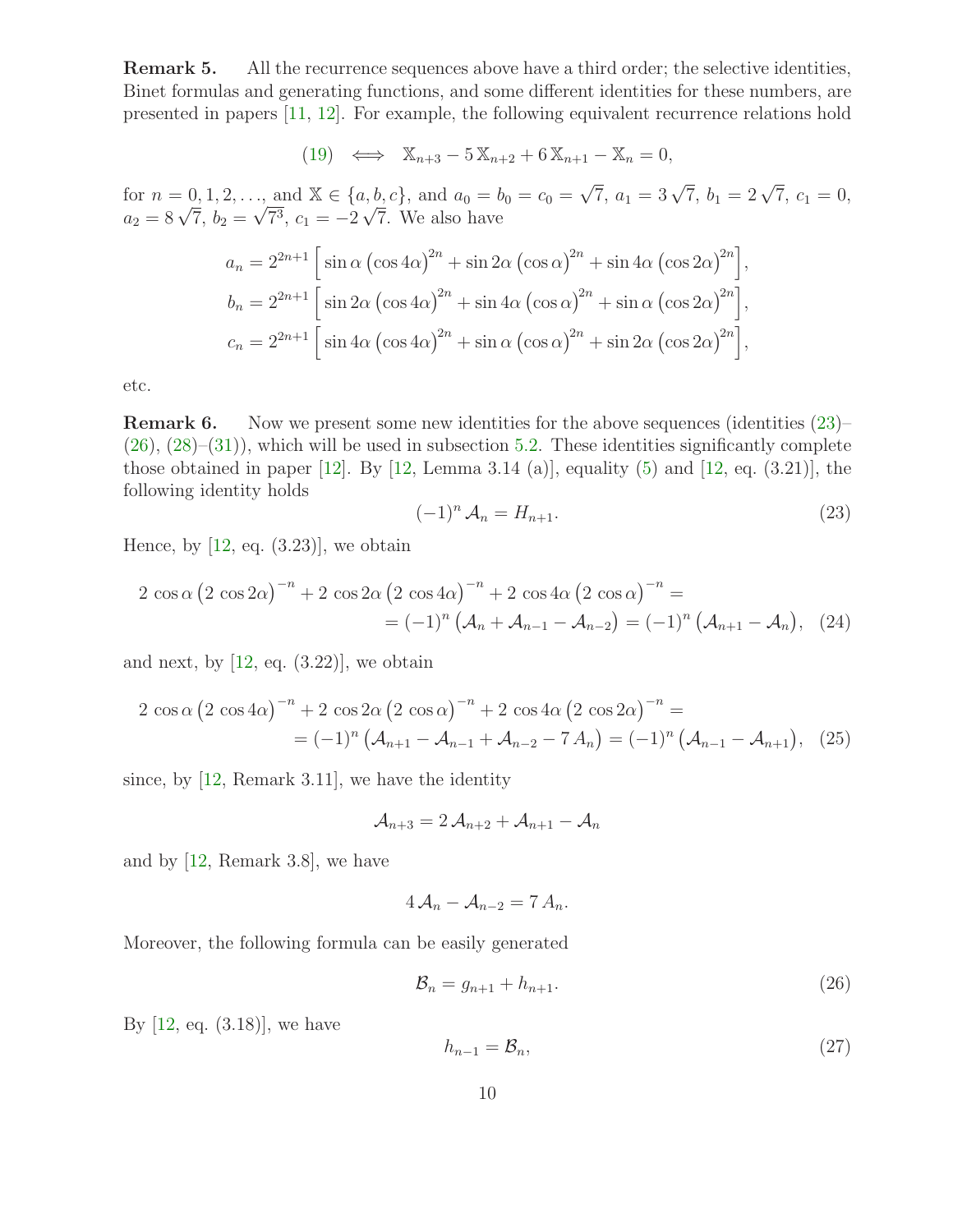which by [\(26\)](#page-9-1) implies

$$
g_{n+1} = \mathcal{B}_n - \mathcal{B}_{n+2},\tag{28}
$$

and next, by  $[12, \text{ eq. } (3.12)]$  and by  $(18)$ , we get

<span id="page-10-5"></span><span id="page-10-4"></span>
$$
f_n = g_{n+1} - h_n = \mathcal{B}_n - \mathcal{B}_{n+2} - \mathcal{B}_{n+1} = -\mathcal{B}_{n-1} - \mathcal{B}_n.
$$
 (29)

Moreover, we obtain

$$
f_n + g_n = -\mathcal{B}_n - \mathcal{B}_{n+1} \tag{30}
$$

and

$$
f_n + h_n = \mathcal{B}_n - \mathcal{B}_{n+2}.
$$
\n(31)

<span id="page-10-0"></span>**Remark 7.** From  $(27)$  we get (see [\[12,](#page-22-3) eq.  $(3.11)$ ]):

$$
\mathcal{B}_n = 2^n \left( \cos^n \alpha + \cos^n 2\alpha + \cos^n 4\alpha \right),\,
$$

<span id="page-10-6"></span>from which the next form can be deduced

$$
\mathcal{B}_n = \left(\frac{\sin 2\alpha}{\sin \alpha}\right)^n + \left(\frac{\sin 4\alpha}{\sin 2\alpha}\right)^n + \left(\frac{\sin \alpha}{\sin 4\alpha}\right)^n. \tag{32}
$$

This forms of Binet's formula for  $\mathcal{B}_n$  are more attractive than the Sloane's ones (see [\[10,](#page-22-7) sequence  $\underline{A094648}]$ . Moreover, the formula [\(32\)](#page-10-6) makes it possible to extend the definition  $\mathcal{B}_n$  for negative integers n. So  $\{\mathcal{B}_n\}_{n=-\infty}^{\infty}$  is a two-sided sequence of integers which is defined for all integers either by recurrence formula [\(18\)](#page-8-2), or equivalently by Binet's formula [\(32\)](#page-10-6).

## 5 Applications of the formula [\(10\)](#page-6-0)

#### 5.1 Some special formulas

<span id="page-10-2"></span>By [12, eq. (3.30)]  
for 
$$
n = 1
$$
:  

$$
\sqrt[3]{\sec \alpha} + \sqrt[3]{\sec 2\alpha} + \sqrt[3]{\sec 4\alpha} = \sqrt[3]{8 - 6 \sqrt[3]{7}};
$$
(33)

<span id="page-10-1"></span>for  $n = 2$ :

$$
\sqrt[3]{\frac{\cos \alpha}{\cos 2\alpha}} + \sqrt[3]{\frac{\cos 2\alpha}{\cos 4\alpha}} + \sqrt[3]{\frac{\cos 4\alpha}{\cos \alpha}} = -\sqrt[3]{7};\tag{34}
$$

for  $n = 3$ :

$$
\cos 2\alpha \sqrt[3]{2 \cos \alpha} + \cos 4\alpha \sqrt[3]{2 \cos 2\alpha} + \cos \alpha \sqrt[3]{2 \cos 4\alpha} = \frac{1}{2} \sqrt[3]{5 + 3\sqrt[3]{7} - 3\sqrt[3]{49}}; \tag{35}
$$

<span id="page-10-3"></span>for  $n = 4$ :

$$
\cos 2\alpha \sqrt[3]{\sec 4\alpha} + \cos 4\alpha \sqrt[3]{\sec \alpha} + \cos \alpha \sqrt[3]{\sec 2\alpha} = -\sqrt[3]{\frac{3}{4} \left(1 + \sqrt[3]{7}\right)^2};
$$
\n(36)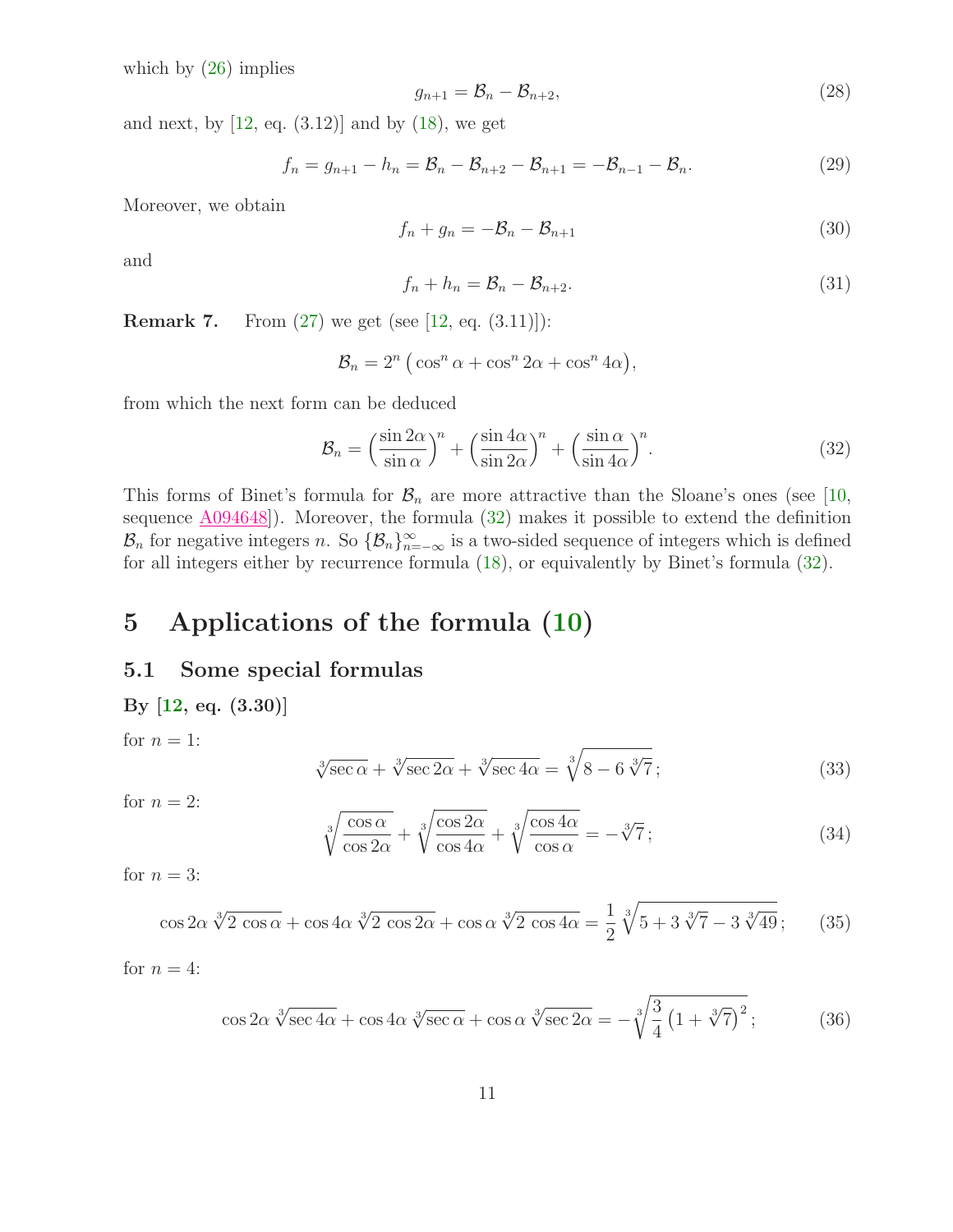<span id="page-11-0"></span>for  $n = 5$ :

<span id="page-11-5"></span>
$$
\cos 2\alpha \sqrt[3]{\frac{\cos 2\alpha}{\cos 4\alpha}} + \cos 4\alpha \sqrt[3]{\frac{\cos 4\alpha}{\cos \alpha}} + \cos \alpha \sqrt[3]{\frac{\cos \alpha}{\cos 2\alpha}} = 0;
$$
\n(37)

for  $n = 6$ :

$$
\cos^{2}(2\alpha) \sqrt[3]{2 \cos \alpha} + \cos^{2}(4\alpha) \sqrt[3]{2 \cos 2\alpha} + \cos^{2}(\alpha) \sqrt[3]{2 \cos 4\alpha} =
$$
  
=  $\frac{1}{4} \sqrt[3]{12 \sqrt[3]{7} - (4 + 3 \sqrt[3]{7})^{2}}$ ; (38)

$$
\cos^2(2\alpha)\sqrt[3]{\sec 4\alpha} + \cos^2(4\alpha)\sqrt[3]{\sec \alpha} + \cos^2(\alpha)\sqrt[3]{\sec 2\alpha} = \frac{1}{4}\sqrt[3]{2\left(5 - 3\sqrt[3]{7}\right)^2};\tag{39}
$$

for  $n = 8$ :

<span id="page-11-3"></span>for  $n = 7$ :

<span id="page-11-1"></span>
$$
\cos^3(2\alpha)\sqrt[3]{\frac{\cos\alpha}{\cos 2\alpha}} + \cos^3(4\alpha)\sqrt[3]{\frac{\cos 2\alpha}{\cos 4\alpha}} + \cos^3(\alpha)\sqrt[3]{\frac{\cos 4\alpha}{\cos \alpha}} =
$$
  
=  $\frac{1}{2}\left(\cos^2(2\alpha)\sqrt[3]{\frac{\cos 2\alpha}{\cos 4\alpha}} + \cos^2(4\alpha)\sqrt[3]{\frac{\cos 4\alpha}{\cos \alpha}} + \cos^2(\alpha)\sqrt[3]{\frac{\cos \alpha}{\cos 2\alpha}}\right) = -\frac{3}{8}\sqrt[3]{7}$ , (40)

which also can be generated from [\(34\)](#page-10-1).

**Remark 8.** The formula [\(39\)](#page-11-3) also follows from [\(1\)](#page-0-0) and [\(5\)](#page-3-1) for  $\mathbb{X} = 0$ :

$$
2 \cos^{2}(2\alpha) \sqrt[3]{\sec 4\alpha} + 2 \cos^{2}(4\alpha) \sqrt[3]{\sec \alpha} + 2 \cos^{2}(\alpha) \sqrt[3]{\sec 2\alpha} =
$$
  

$$
= \sum_{k=0}^{2} \sqrt[3]{\sec(2^{k}\alpha)} + \sum_{k=0}^{2} (\sqrt[3]{\cos(2^{k}\alpha)})^{2} =
$$
  

$$
= \sum_{k=0}^{2} \sqrt[3]{\sec(2^{k}\alpha)} + (\sum_{k=0}^{2} \sqrt[3]{\cos(2^{k}\alpha)})^{2} - 2 \sum_{k=0}^{2} \sqrt[3]{\cos(2^{k}\alpha) \cos(2^{k+1}\alpha)} =
$$
  

$$
= (\sum_{k=0}^{2} \sqrt[3]{\cos(2^{k}\alpha)})^{2}.
$$

By [\[12,](#page-22-3) eq. (3.31)]

for  $n = 2$ :

$$
\sqrt[3]{\frac{\cos 2\alpha}{\cos \alpha}} + \sqrt[3]{\frac{\cos 4\alpha}{\cos 2\alpha}} + \sqrt[3]{\frac{\cos \alpha}{\cos 4\alpha}} = 0;
$$
\n(41)

<span id="page-11-4"></span>for  $n = 3$ :

<span id="page-11-2"></span>
$$
\cos\alpha\sqrt[3]{\cos 2\alpha} + \cos 2\alpha\sqrt[3]{\cos 4\alpha} + \cos 4\alpha\sqrt[3]{\cos \alpha} = -\frac{1}{2}\sqrt[3]{1 + \frac{3}{2}\sqrt[3]{49}};
$$
 (42)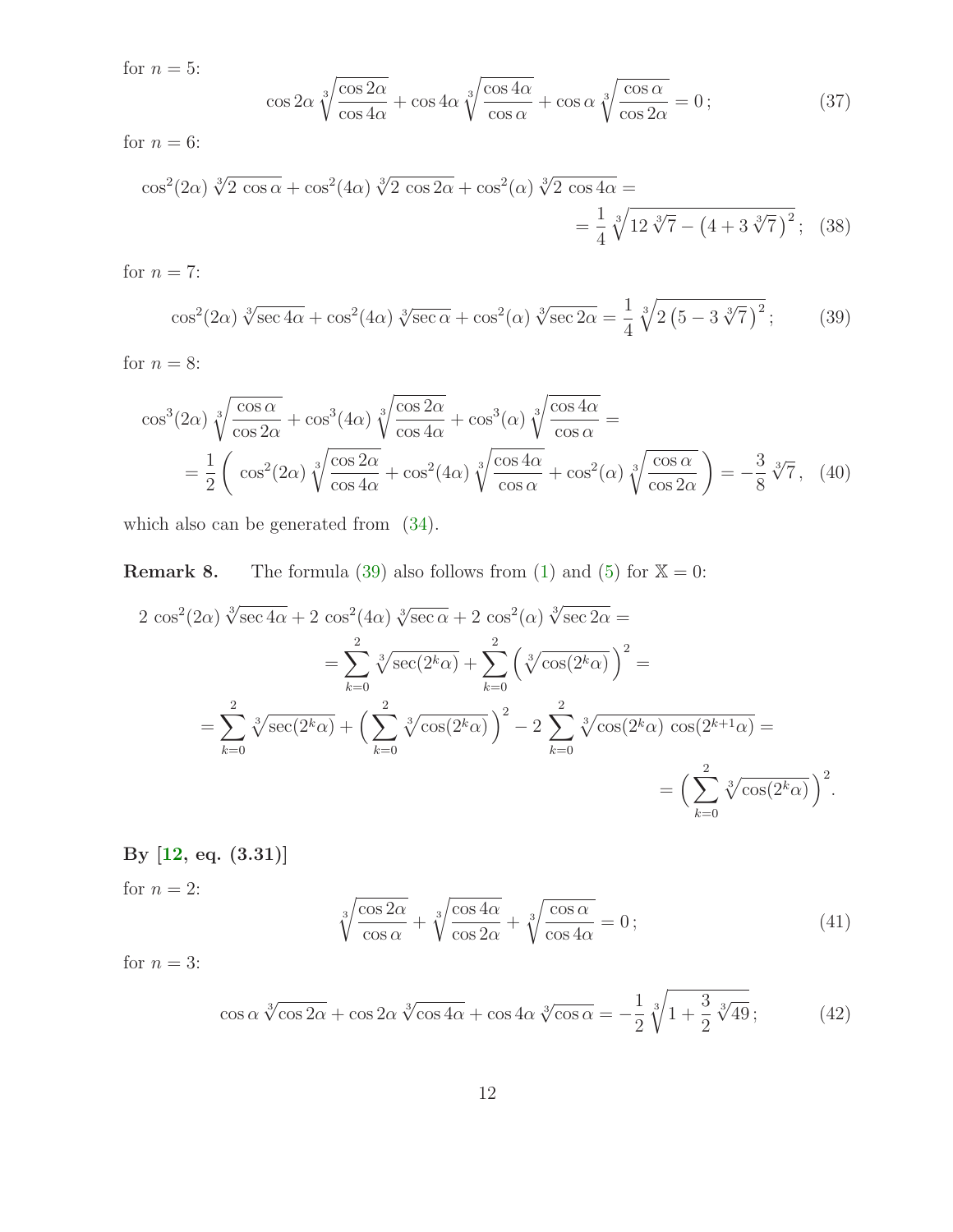for  $n = 4$ :

$$
\cos \alpha \sqrt[3]{\sec 4\alpha} + \cos 4\alpha \sqrt[3]{\sec 2\alpha} + \cos 2\alpha \sqrt[3]{\sec \alpha} = \sqrt[3]{\frac{9}{4} \left(2 - \sqrt[3]{7}\right)}; \tag{43}
$$

<span id="page-12-0"></span>for  $n = 5$ :

$$
\cos^2(2\alpha)\sqrt[3]{\frac{\cos 4\alpha}{\cos 2\alpha}} + \cos^2(4\alpha)\sqrt[3]{\frac{\cos \alpha}{\cos 4\alpha}} + \cos^2(\alpha)\sqrt[3]{\frac{\cos 2\alpha}{\cos \alpha}} = -\frac{1}{4}\sqrt[3]{49};\tag{44}
$$

for  $n = 6$ :

$$
\cos^{2}(2\alpha) \sqrt[3]{\cos 4\alpha} + \cos^{2}(\alpha) \sqrt[3]{\cos 2\alpha} + \cos^{2}(4\alpha) \sqrt[3]{\cos \alpha} =
$$
  
=  $2^{-7/3} \sqrt[3]{47 + 3 \sqrt[3]{7} - 12 \sqrt[3]{49}};$  (45)

for  $n = 7$ :

$$
\cos^{2}(\alpha) \sqrt[3]{\sec 4\alpha} + \cos^{2}(4\alpha) \sqrt[3]{\sec 2\alpha} + \cos^{2}(2\alpha) \sqrt[3]{\sec \alpha} =
$$
  
=  $-2^{5/3} \sqrt[3]{73 + 36 \sqrt[3]{7} + 3 \sqrt[3]{49}};$  (46)

Remark 9. We note that

$$
2 \cos^{2}(2\alpha) \sqrt[3]{2 \cos \alpha} + 2 \cos^{2}(4\alpha) \sqrt[3]{2 \cos 2\alpha} + 2 \cos^{2}(\alpha) \sqrt[3]{2 \cos 4\alpha} =
$$
  
=  $(\sqrt[3]{2 \cos \alpha} + \sqrt[3]{2 \cos 2\alpha} + \sqrt[3]{2 \cos 4\alpha}) +$   
+  $\cos 4\alpha \sqrt[3]{2 \cos \alpha} + \cos \alpha \sqrt[3]{2 \cos 2\alpha} + \cos 2\alpha \sqrt[3]{2 \cos 4\alpha} =$   
 $(1)_{\frac{1}{2}}(42) \sqrt[3]{5 - 3 \sqrt[3]{7}} - \frac{1}{2} \sqrt[3]{2 + 3 \sqrt[3]{49}} \stackrel{(38)}{=} \frac{1}{2} \sqrt[3]{12 \sqrt[3]{7} - (4 + 3 \sqrt[3]{7})^{2}},$ 

which implies the identity

$$
\sqrt[3]{16+12\sqrt[3]{7}+9\sqrt[3]{49}} = 2\sqrt[3]{3\sqrt[3]{7}-5} + \sqrt[3]{2+3\sqrt[3]{49}}.
$$

## By [\[12,](#page-22-3) eq. (3.32)]

for  $n = 2$ :

$$
\sqrt[3]{\frac{\cos\alpha}{\cos^2(2\alpha)}} + \sqrt[3]{\frac{\cos 2\alpha}{\cos^2(4\alpha)}} + \sqrt[3]{\frac{\cos 4\alpha}{\cos^2(\alpha)}} = \sqrt[3]{2(11 - 3\sqrt[3]{49})};
$$
\n(47)

for 
$$
n = 3
$$
:

$$
\frac{\sqrt[3]{\cos\alpha}}{\cos 2\alpha} + \frac{\sqrt[3]{\cos 2\alpha}}{\cos 4\alpha} + \frac{\sqrt[3]{\cos 4\alpha}}{\cos \alpha} = -\sqrt[3]{36\left(1 + \sqrt[3]{7}\right)};
$$
\n(48)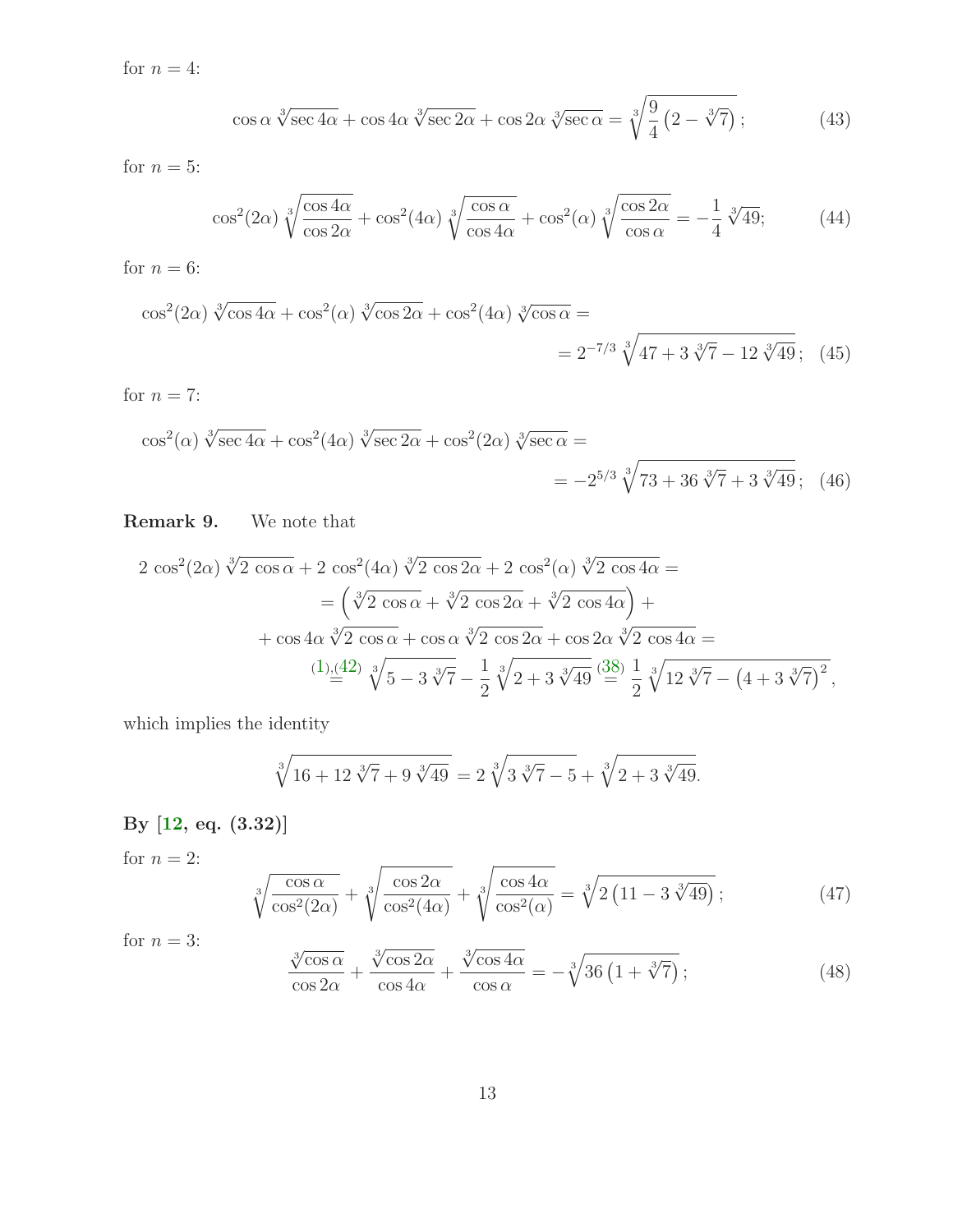By [\[12,](#page-22-3) eq. (3.33)]

for  $n = 2$ :

$$
\sqrt[3]{\frac{\cos \alpha}{\cos^2(4\alpha)}} + \sqrt[3]{\frac{\cos 2\alpha}{\cos^2(\alpha)}} + \sqrt[3]{\frac{\cos 4\alpha}{\cos^2(2\alpha)}} = \sqrt[3]{6 \left( -1 + \sqrt[3]{7} - \sqrt[3]{49} \right)} = -2 \sqrt[3]{\frac{6}{1 + \sqrt[3]{7}}};
$$
(49)

for  $n = 3$ :  $\sqrt[3]{\cos \alpha}$  $\cos 4\alpha$  $+$  $\sqrt[3]{\cos 2\alpha}$  $\cos \alpha$  $+$  $\sqrt[3]{\cos 4\alpha}$  $\cos 2\alpha$  $=\sqrt[3]{}$  $4(26 - 6\sqrt[3]{7} - 3\sqrt[3]{49})$ ; (50)

#### By [\[12,](#page-22-3) eq. (3.34)]

for  $n = 2$  we get [\(33\)](#page-10-2); for  $n = 3$ :

$$
(2\cos\alpha)^{-2/3} + (2\cos 2\alpha)^{-2/3} + (2\cos 4\alpha)^{-2/3} = \sqrt[3]{12 + 6\sqrt[3]{7} + 3\sqrt[3]{49}}; \tag{51}
$$

### By [\[12,](#page-22-3) eq. (4.30)]

for  $n = 1$ :

$$
\sqrt[18]{7} \left( \sqrt[3]{\cot \alpha} + \sqrt[3]{\cot 2\alpha} + \sqrt[3]{\cot 4\alpha} \right) =
$$
  
=  $\sqrt[3]{\sqrt[3]{49} - 6 + 3\sqrt[3]{3(1 - \sqrt[3]{7} + \sqrt[3]{49}} - 3\sqrt[3]{5 + 3\sqrt[3]{7} - 3\sqrt[3]{49}}};$  (52)

for  $n = 2$ :

$$
\sqrt[9]{\frac{7}{8}} \left( \sqrt[3]{\cot \alpha \csc \alpha} + \sqrt[3]{\cot 2\alpha \csc 2\alpha} + \sqrt[3]{\cot 4\alpha \csc 4\alpha} \right) =
$$
\n
$$
= \sqrt[3]{6 - 2\sqrt[3]{7} - 3\sqrt[3]{3(1 + \sqrt[3]{7})^2} - 3\sqrt[3]{-26 + 6\sqrt[3]{7} + 3\sqrt[3]{49}}, \quad (53)
$$

i.e,

$$
\sum_{k=0}^{2} \sqrt[3]{\cot 2^k \alpha \csc 2^k \alpha} = \sqrt[3]{\frac{6}{\sqrt[3]{7}} \left(2 - \frac{2}{3} \sqrt[3]{7} - \sqrt[3]{3(1 + \sqrt[3]{7})^2} - \sqrt[3]{3(1 + \sqrt[3]{7})^2 - 27} \right)}.
$$
 (54)

Moreover from [\(117\)](#page-20-0) below we have for  $n = 1$ :

$$
\sqrt[3]{\tan \alpha} + \sqrt[3]{\tan 2\alpha} + \sqrt[3]{\tan 4\alpha} =
$$
\n
$$
= \sqrt[18]{7} \sqrt[3]{3} \sqrt[3]{3(1 - \sqrt[3]{7} + \sqrt[3]{49})} - 3\sqrt[3]{5 + 3\sqrt[3]{7} - 3\sqrt[3]{49} - 6 - \sqrt[3]{7}}; (55)
$$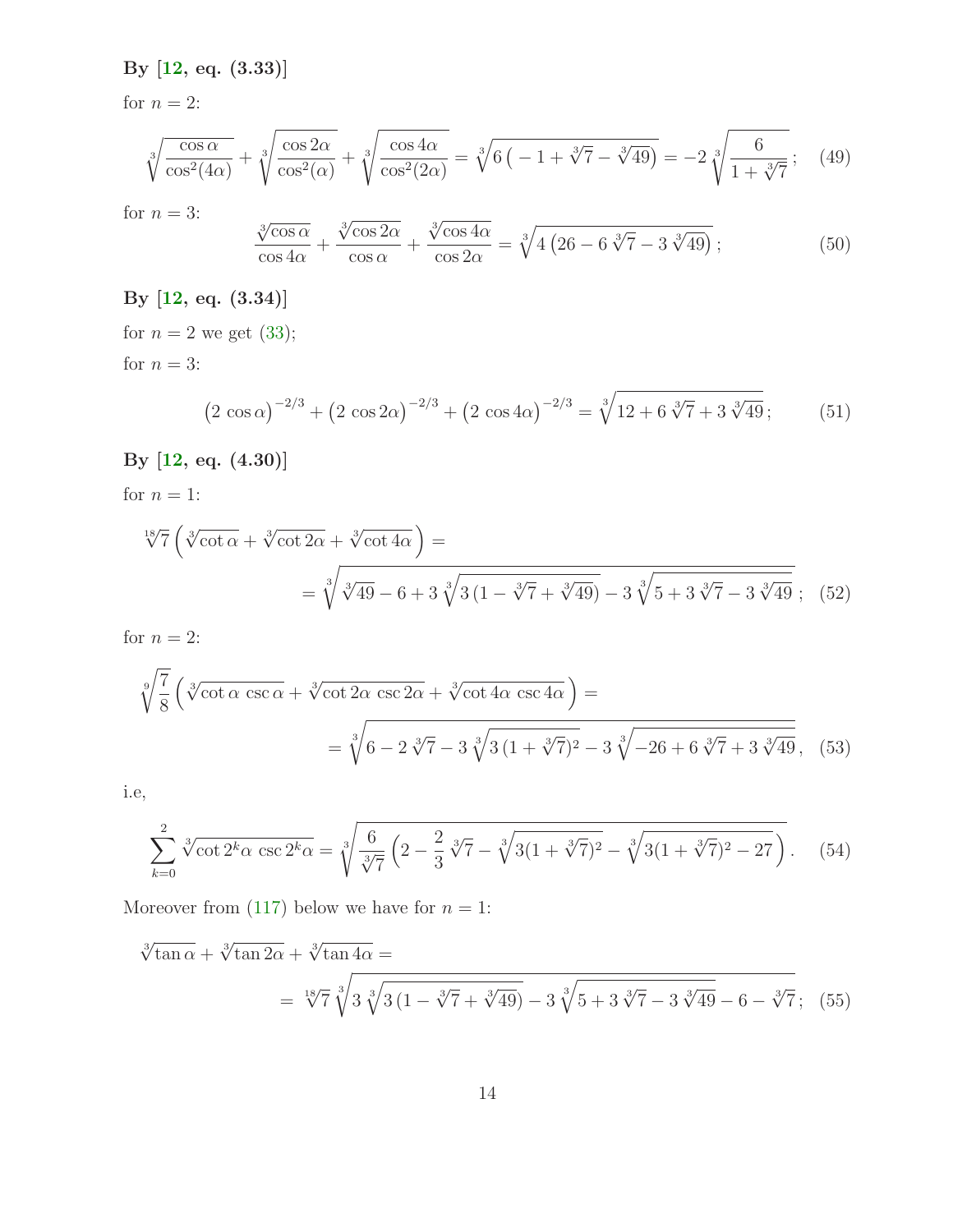### <span id="page-14-0"></span>5.2 Some general formulas

1. By [\[12,](#page-22-3) eq. (2.1)] we obtain (for  $n = 0, 1, 2, ...$ ):

$$
(2 \cos \alpha)^{n/3} + (2 \cos 2\alpha)^{n/3} + (2 \cos 4\alpha)^{n/3} =
$$
  
=  $\sqrt[3]{\mathcal{B}_n + 6 - \frac{3}{\sqrt[3]{2}} (\sqrt[3]{\mathcal{S}_{n,1} + \sqrt{\mathcal{T}_{n,1}}} + \sqrt[3]{\mathcal{S}_{n,1} - \sqrt{\mathcal{T}_{n,1}}})},$  (56)

where

$$
\mathcal{S}_{n,1} := (-1)^{n-1} \mathcal{A}_n \left( \mathcal{B}_n + 6 \right) - 6 \mathcal{B}_n - 9, \tag{57}
$$

$$
\mathcal{T}_{n,1} := \mathcal{A}_n^2 \mathcal{B}_n^2 + 4(-1)^{n-1} \mathcal{A}_n^3 - 4 \mathcal{B}_n^3 + 18(-1)^n \mathcal{A}_n \mathcal{B}_n - 27.
$$
 (58)

We note that

$$
\mathcal{B}_n = \left(2 \cos \alpha\right)^n + \left(2 \cos 2\alpha\right)^n + \left(2 \cos 4\alpha\right)^n,\tag{59}
$$

so we get the following interesting identity

$$
\frac{1}{3}\left(6+\mathcal{B}_{3n}-\mathcal{B}_{n}^{3}\right)=\sqrt[3]{\frac{1}{2}\left(\mathcal{S}_{3n,1}+\sqrt{\mathcal{I}_{3n,1}}\right)}+\sqrt[3]{\frac{1}{2}\left(\mathcal{S}_{3n,1}-\sqrt{\mathcal{I}_{3n,1}}\right)}.
$$
\n(60)

Moreover, if  $n \in \mathbb{N}$  then by [\[12,](#page-22-3) eq. (3.34)] and by [\(23\)](#page-9-0) and [\(26\)](#page-9-1) we obtain

$$
(2 \cos \alpha)^{-n/3} + (2 \cos 2\alpha)^{-n/3} + (2 \cos 4\alpha)^{-n/3} =
$$
  
=  $\sqrt[3]{(-1)^n \mathcal{A}_n + 6 - \frac{3}{\sqrt[3]{2}} \left( \sqrt[3]{\mathcal{S}_{n,1} + \sqrt{\mathcal{I}_{n,1}}} + \sqrt[3]{\mathcal{S}_{n,1} - \sqrt{\mathcal{I}_{n,1}}} \right)}$ . (61)

Hence, for example for  $n = 2$  the formula [\(33\)](#page-10-2) follows.

2. By [\[12,](#page-22-3) eq. (3.27)] we obtain

$$
\sqrt[3]{2 \sin \alpha \left( 2 \cos 4\alpha \right)^n} + \sqrt[3]{2 \sin 2\alpha \left( 2 \cos \alpha \right)^n} + \sqrt[3]{2 \sin 4\alpha \left( 2 \cos 2\alpha \right)^n} =
$$
\n
$$
= \sqrt[3]{p_{n,2} - 6\sqrt[6]{7} - \frac{3}{\sqrt[3]{2}} \left( \sqrt[3]{\mathcal{S}_{n,2} + \sqrt{\mathcal{T}_{n,2}} + \sqrt[3]{\mathcal{S}_{n,2} - \sqrt{\mathcal{T}_{n,2}}} \right)}, \quad (62)
$$

where

$$
S_{n,2} = 7(-1)^n B_n \left(6\sqrt[6]{7} - p_{n,2}\right) - 6\sqrt[3]{7} p_{n,2} + 9\sqrt{7},
$$
  
\n
$$
T_{n,2} = 49 B_n^2 \left(p_{n,2}^2 - 28\left(-1\right)^n B_n\right) +
$$
\n(63)

+ 
$$
2\sqrt{7}p_{n,2}\left(2p_{n,2}^2-63\left(-1\right)^nB_n\right)-189,
$$
 (64)

$$
p_{n,2} = \begin{cases} a_{n/2} & \text{if } n \text{ is even,} \\ \overline{\alpha}_{(n-1)/2} & \text{if } n \text{ is odd,} \end{cases}
$$
 (65)

$$
q_{n,2} = 7(-1)^n B_n,
$$
\n(66)

$$
r_{n,2} \equiv \sqrt{7}.\tag{67}
$$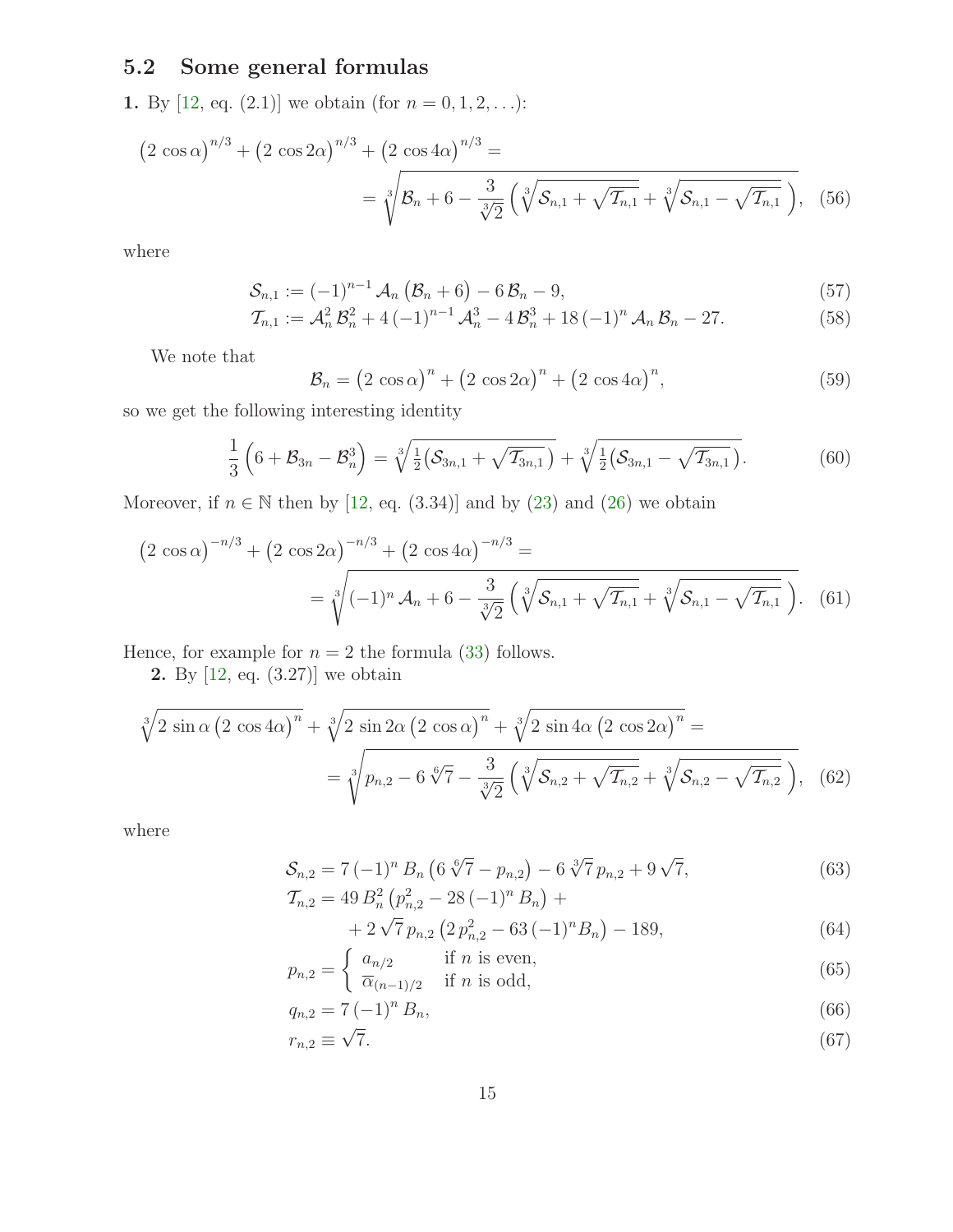3. By [\[12,](#page-22-3) eq. (3.28)] we obtain

$$
\sqrt[3]{2 \sin \alpha \left( 2 \cos 2\alpha \right)^n} + \sqrt[3]{2 \sin 2\alpha \left( 2 \cos 4\alpha \right)^n} + \sqrt[3]{2 \sin 4\alpha \left( 2 \cos \alpha \right)^n} =
$$
\n
$$
= \sqrt[3]{p_{n,3} - 6\sqrt[6]{7} - \frac{3}{\sqrt[3]{2}} \left( \sqrt[3]{S_{n,3} + \sqrt{T_{n,3}} + \sqrt[3]{S_{n,3} - \sqrt{T_{n,3}}} \right)}, \quad (68)
$$

where

$$
S_{n,3} = 7(-1)^n \left( B_n - C_n \right) \left( p_{n,3} - 6 \sqrt[6]{7} \right) - 6 \sqrt[3]{7} \, p_{n,3} + 9 \sqrt{7},\tag{69}
$$

$$
\mathcal{T}_{n,3} = 49 \left( B_n - C_n \right)^2 \left( p_{n,3}^2 + 28 \left( -1 \right)^n \left( B_n - C_n \right) \right) + 42 \sqrt{7} p_{n,3} \left( 2 p_{n,3}^2 + 63 \left( -1 \right)^n \left( B_n - C_n \right) \right) - 189, \tag{70}
$$

$$
p_{n,3} = \begin{cases} b_{n/2} & \text{if } n \text{ is even,} \\ \overline{\beta}_{(n-1)/2} & \text{if } n \text{ is odd,} \end{cases}
$$
 (71)

$$
q_{n,3} = 7(-1)^{n-1} (B_n - C_n), \tag{72}
$$

$$
r_{n,3} \equiv \sqrt{7}.\tag{73}
$$

4. By [\[12,](#page-22-3) eq. (3.29)] we obtain

$$
\sqrt[3]{2 \sin \alpha \left(2 \cos \alpha\right)^n} + \sqrt[3]{2 \sin 2\alpha \left(2 \cos 2\alpha\right)^n} + \sqrt[3]{2 \sin 4\alpha \left(2 \cos 4\alpha\right)^n} =
$$
\n
$$
= \sqrt[3]{p_{n,4} - 6\sqrt[6]{7} - \frac{3}{\sqrt[3]{2}} \left(\sqrt[3]{\mathcal{S}_{n,4} + \sqrt{\mathcal{T}_{n,4}}} + \sqrt[3]{\mathcal{S}_{n,4} - \sqrt{\mathcal{T}_{n,4}}}\right)},\tag{74}
$$

where

$$
S_{n,4} = 7(-1)^n C_n \left( p_{n,4} - 6 \sqrt[6]{7} \right) - 6 \sqrt[3]{7} p_{n,4} + 9 \sqrt{7}, \tag{75}
$$

$$
\mathcal{T}_{n,4} = \left(7 \, p_{n,4} \, C_n + 9 \, (-1)^n \sqrt{7}\right)^2 + 4 \left(7^3 \, (-1)^n \, C_n^3 + \sqrt{7} \, p_{n,4}^3\right) - 756,\tag{76}
$$
\n
$$
\left(\begin{array}{cc} c_{n/2} & \text{if } n \text{ is even.} \end{array}\right)
$$

$$
p_{n,4} = \begin{cases} c_{n/2} & \text{if } n \text{ is even,} \\ \overline{\gamma}_{(n-1)/2} & \text{if } n \text{ is odd,} \end{cases}
$$
 (77)

$$
q_{n,4} = 7(-1)^{n-1} C_n,
$$
\n(78)

$$
r_{n,4} \equiv \sqrt{7}.\tag{79}
$$

5. By [\[12,](#page-22-3) eq. (3.31)] we obtain

$$
\sqrt[3]{2 \cos \alpha (2 \cos 4\alpha)^n} + \sqrt[3]{2 \cos 2\alpha (2 \cos \alpha)^n} + \sqrt[3]{2 \cos 4\alpha (2 \cos 2\alpha)^n} =
$$
  
= 
$$
\sqrt[3]{g_n + 6 - \frac{3}{\sqrt[3]{2}} (\sqrt[3]{S_{n,5} + \sqrt{T_{n,5}}} + \sqrt[3]{S_{n,5} - \sqrt{T_{n,5}}}),
$$
 (80)

where

$$
S_{n,5} = -g_n q_{n,5} - 6(g_n + q_{n,5}) - 9,
$$
\n(81)

$$
\mathcal{T}_{n,5} = (g_n q_{n,5} + 9)^2 - 4(g_n^3 + q_{n,5}^3) - 108,
$$
\n(82)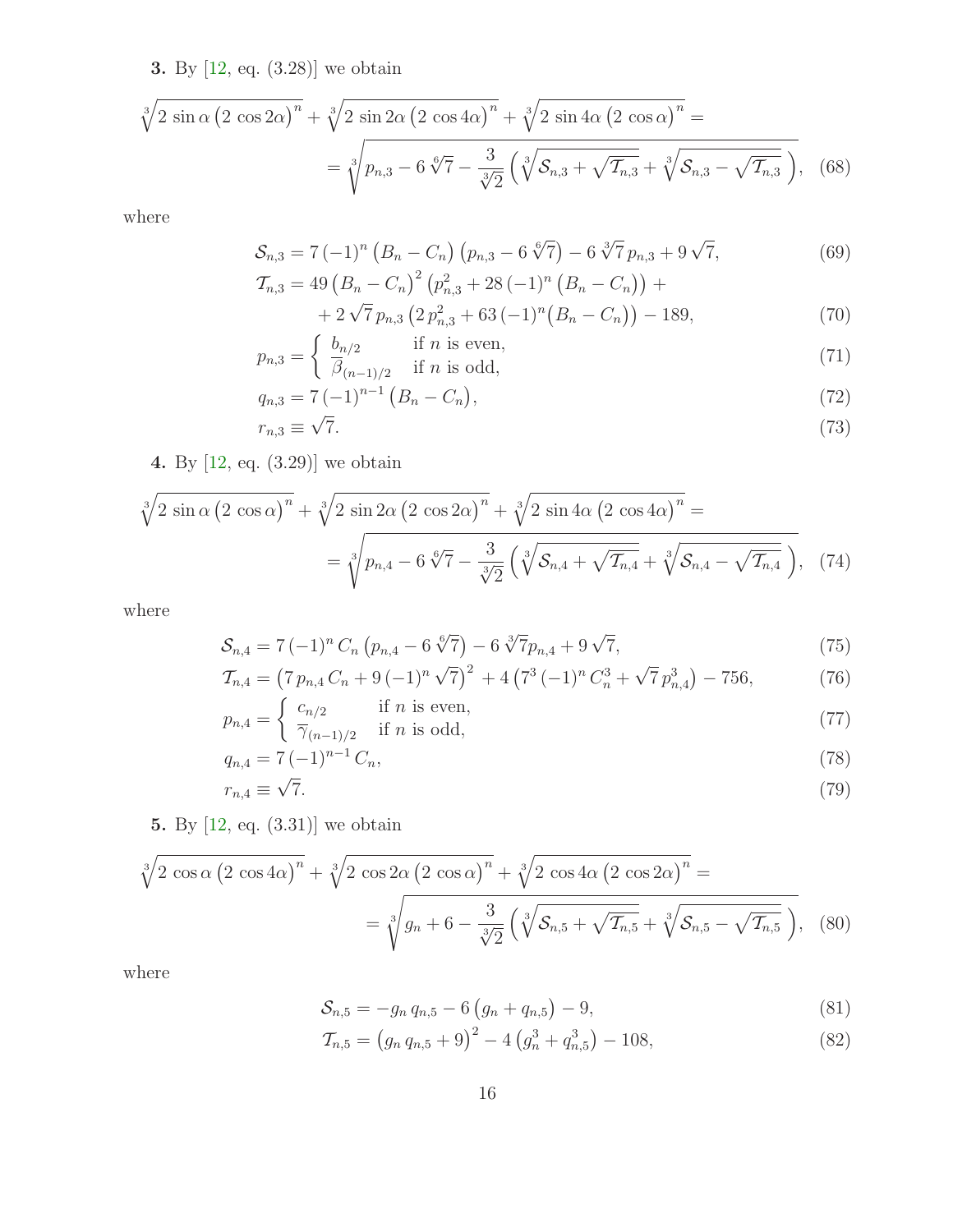$$
p_{n,5} = -g_n,\tag{83}
$$

$$
q_{n,5} = (-1)^n \left( \mathcal{A}_n + \mathcal{A}_{n+1} - 7 \, A_n \right), \tag{84}
$$

$$
r_{n,5} \equiv -1.\tag{85}
$$

6. By [\[12,](#page-22-3) eq. (3.32)] and [\(24\)](#page-9-3) we obtain

$$
\sqrt[3]{\cos\alpha \left(\sec 2\alpha\right)^n} + \sqrt[3]{\cos 2\alpha \left(\sec 4\alpha\right)^n} + \sqrt[3]{\cos 4\alpha \left(\sec \alpha\right)^n} =
$$
\n
$$
= \sqrt[3]{2^{n-1} \left(-p_{n,6} + 6 - \frac{3}{\sqrt[3]{2}} \left(\sqrt[3]{\mathcal{S}_{n,6} + \sqrt{\mathcal{T}_{n,6}}} + \sqrt[3]{\mathcal{S}_{n,6} - \sqrt{\mathcal{T}_{n,6}}}\right)\right)},
$$
\n(86)

where

$$
S_{n,6} = (-1)^n (\mathcal{A}_{n+1} - \mathcal{A}_n) (\mathcal{B}_{n+2} - \mathcal{B}_n - 6) + 6 (\mathcal{B}_{n+2} - \mathcal{B}_n) - 9,
$$
  
\n
$$
\mathcal{T}_{n,6} = (\mathcal{B}_{n+2} - \mathcal{B}_n)^2 ((\mathcal{A}_n - \mathcal{A}_{n+1})^2 + 4 (\mathcal{B}_{n+2} - \mathcal{B}_n)) +
$$
\n(87)

+2(-1)<sup>n</sup> 
$$
(A_n - A_{n+1})
$$
  $\left(2 (\mathcal{A}_n - \mathcal{A}_{n+1})^2 + 9 (\mathcal{B}_{n+2} - \mathcal{B}_n)\right) - 27,$  (88)

$$
p_{n,6} = (-1)^n \left( \mathcal{A}_n - \mathcal{A}_{n+1} \right),\tag{89}
$$

$$
q_{n,6} = f_n + h_n = \mathcal{B}_n - \mathcal{B}_{n+2},\tag{90}
$$

$$
r_{n,6} \equiv -1.\tag{91}
$$

7. By [\[12,](#page-22-3) eq. (3.33)] and [\(25\)](#page-9-4) we obtain

$$
\sqrt[3]{\cos\alpha \left(\sec 4\alpha\right)^n} + \sqrt[3]{\cos 2\alpha \left(\sec \alpha\right)^n} + \sqrt[3]{\cos 4\alpha \left(\sec 2\alpha\right)^n} =
$$
\n
$$
= \sqrt[3]{2^{n-1} \left(-p_{n,7} + 6 - \frac{3}{\sqrt[3]{2}} \left(\sqrt[3]{\mathcal{S}_{n,7} + \sqrt{\mathcal{I}_{n,7}}} + \sqrt[3]{\mathcal{S}_{n,7} - \sqrt{\mathcal{I}_{n,7}}} \right)\right)}, \quad (92)
$$

where

$$
S_{n,7} = (-1)^n \left( A_{n+1} - A_{n-1} \right) \left( 6 - \mathcal{B}_{n+1} - \mathcal{B}_n \right) + 6 \left( \mathcal{B}_{n+1} + \mathcal{B}_n \right) - 9, \tag{93}
$$
  

$$
T_{n,7} = \left( \mathcal{B}_{n+1} + \mathcal{B}_n \right)^2 \left( \left( \mathcal{A}_{n+1} - \mathcal{A}_{n-1} \right)^2 + 4 \left( \mathcal{B}_{n+1} + \mathcal{B}_n \right) \right) +
$$

$$
+2(-1)^{n} \left(\mathcal{A}_{n+1}-\mathcal{A}_{n-1}\right) \left(2\left(\mathcal{A}_{n+1}-\mathcal{A}_{n-1}\right)^{2}+9\left(\mathcal{B}_{n+1}+\mathcal{B}_{n}\right)\right)-27, \tag{94}
$$

$$
p_{n,7} = (-1)^n \left( \mathcal{A}_{n+1} - \mathcal{A}_{n-1} \right), \tag{95}
$$

$$
q_{n,7} = f_n + g_n = -\mathcal{B}_n - \mathcal{B}_{n+1},\tag{96}
$$

<span id="page-16-0"></span>
$$
r_{n,7} \equiv -1.\tag{97}
$$

8. By [\[12,](#page-22-3) eq. (3.30)], we obtain

$$
\sqrt[3]{2 \cos \alpha (2 \cos 2\alpha)^n} + \sqrt[3]{2 \cos 2\alpha (2 \cos 4\alpha)^n} + \sqrt[3]{2 \cos 4\alpha (2 \cos \alpha)^n} =
$$

$$
= \sqrt[3]{f_n + 6 - \frac{3}{\sqrt[3]{2}} (\sqrt[3]{S_{n,8} + \sqrt{T_{n,8}} + \sqrt[3]{S_{n,8} - \sqrt{T_{n,8}}}})},
$$
(98)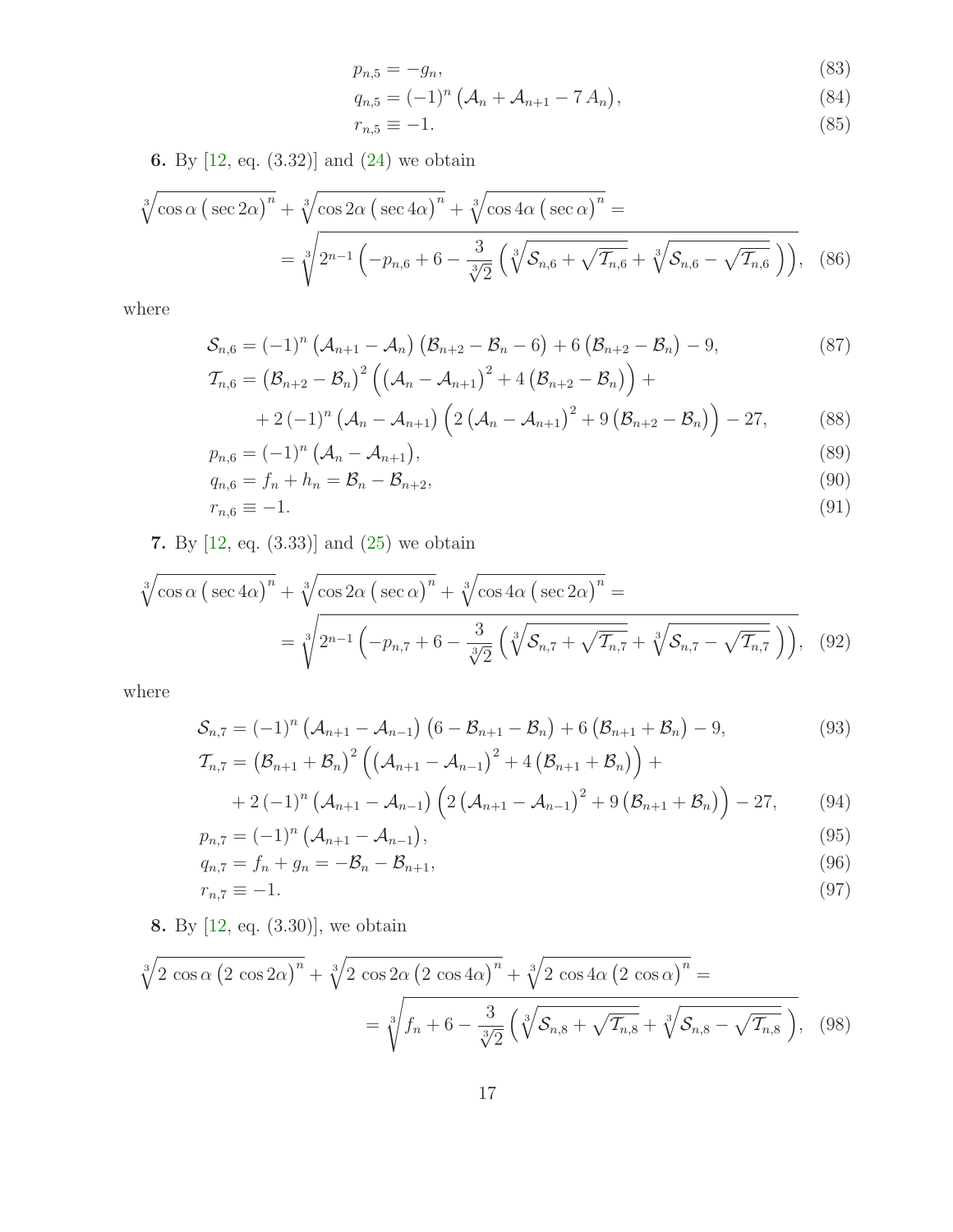where

$$
S_{n,8} = -f_n q_{n,8} - 6(f_n + q_{n,8}) - 9,
$$
\n(99)

$$
\mathcal{T}_{n,8} = \left(f_n q_{n,8} + 9\right)^2 - 4\left(f_n^3 + q_{n,8}^3\right) - 108,\tag{100}
$$

$$
p_{n,8} = -f_n,\tag{101}
$$

$$
q_{n,8} = (-1)^n (7 A_n - 3 \mathcal{A}_n) = (-1)^n (\mathcal{A}_n - \mathcal{A}_{n-2}), \qquad (102)
$$

$$
r_{n,8} \equiv -1.\tag{103}
$$

<span id="page-17-0"></span>Remark 10. As results from direct observation of the value of expression

<span id="page-17-2"></span><span id="page-17-1"></span>
$$
\sqrt[3]{\frac{1}{2}\left(\mathcal{S}_{n,8}-\sqrt{\mathcal{T}_{n,8}}\right)}
$$

for  $n = 0, 1, \ldots, 2000$ , for the indicated index values, the following equalities hold

$$
\sqrt[3]{\frac{1}{2}\left(\mathcal{S}_{n,8} - \sqrt{\mathcal{T}_{n,8}}\right)} = \begin{cases}\n(-1)^{k-1}\hat{x}_k, & \text{for } n = 3k - 1 \ge 5, \\
\sqrt[3]{7}(-1)^k \hat{y}_k, & \text{for } n = 3k, \\
\sqrt[3]{49}(-1)^{k+1} \hat{z}_k, & \text{for } n = 3k + 1,\n\end{cases}
$$

for  $k = 1, 2, \ldots$ , where

$$
\widehat{x}_1 = 2,
$$
  $\widehat{x}_2 = 5,$   $\widehat{x}_3 = 16,$   
\n $\widehat{y}_1 = 1,$   $\widehat{y}_2 = 4,$   $\widehat{y}_3 = 12,$   
\n $\widehat{z}_1 = 1,$   $\widehat{z}_2 = 3,$   $\widehat{z}_3 = 9,$ 

and the elements of any of the sequences:  $\{\widehat{x}_k\}_{k=1}^{\infty}$ ,  $\{\widehat{y}_k\}_{k=1}^{\infty}$  and  $\{\widehat{z}_k\}_{k=1}^{\infty}$ , satisfy the following recurrent relation

$$
\mathbb{X}_{n+3} - 4\,\mathbb{X}_{n+2} + 3\,\mathbb{X}_{n+1} + \mathbb{X}_n = 0.
$$

Also, the following interesting relationships occur (see [\(14\)](#page-7-2)):

$$
\begin{aligned} \widehat{x}_k &= A_k(-1) + 2C_k(-1) - C_{k-2}(-1), & k \ge 2, \\ \widehat{y}_k &= A_k(-1) + C_k(-1), \\ \widehat{z}_k &= C_k(-1) - B_k(-1). \end{aligned}
$$

Hence, by [\[11,](#page-22-2) eqs. (3.17), (3.18), (3.19)], we obtain, inter alia, the following Binet formulas:

$$
\hat{x}_k = (2 - 2 \cos \alpha + 4 \cos 2\alpha) (1 - 2 \cos \alpha)^{k-2} ++ (2 - 2 \cos 2\alpha + 4 \cos 4\alpha) (1 - 2 \cos 2\alpha)^{k-2} ++ (2 - 2 \cos 4\alpha + 4 \cos \alpha) (1 - 2 \cos 4\alpha)^{k-2},
$$

$$
\hat{y}_k = \frac{2}{7} (1 + \cos 2\alpha - 2 \cos 4\alpha) (1 - 2 \cos \alpha)^k + \n+ \frac{2}{7} (1 + \cos 4\alpha - 2 \cos \alpha) (1 - 2 \cos 2\alpha)^k + \n+ \frac{2}{7} (1 + \cos \alpha - 2 \cos 2\alpha) (1 - 2 \cos 4\alpha)^k,
$$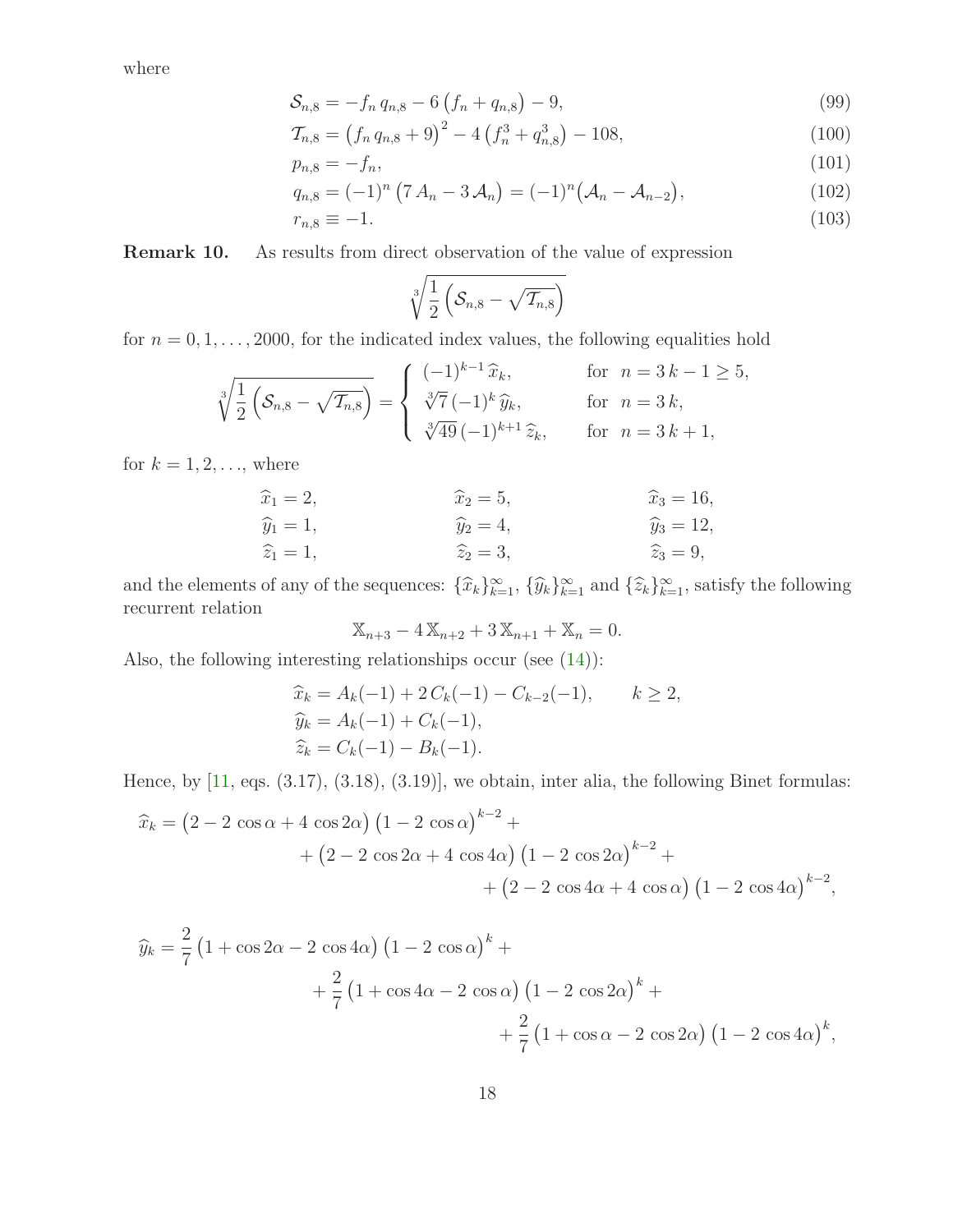$$
\hat{z}_k = \frac{2}{7} \left( \cos 2\alpha - \cos \alpha \right) \left( 1 - 2 \cos \alpha \right)^k +
$$
  
+ 
$$
\frac{2}{7} \left( \cos 4\alpha - \cos 2\alpha \right) \left( 1 - 2 \cos 2\alpha \right)^k +
$$
  
+ 
$$
\frac{2}{7} \left( \cos \alpha - \cos 4\alpha \right) \left( 1 - 2 \cos 4\alpha \right)^k.
$$

Next, as results from direct observation of the value of expression

$$
\sqrt[3]{\frac{1}{2}\left(\mathcal{S}_{n,8}+\sqrt{\mathcal{T}_{n,8}}\right)}
$$

for  $n = 0, 1, \ldots, 2000$ , for the indicated index values, the following equations hold

$$
\sqrt[3]{\frac{1}{2}\left(\mathcal{S}_{n,8} + \sqrt{\mathcal{T}_{n,8}}\right)} = \begin{cases} \tilde{x}_k, & \text{for } n = 3k+2, \\ \sqrt[3]{7}\tilde{y}_k, & \text{for } n = 3k+1, \\ \sqrt[3]{49}\tilde{z}_k, & \text{for } n = 3k, \end{cases}
$$

for  $k = 1, 2, ...,$  where  $x_0 = 2$  and

$$
\widetilde{x}_1 = 8,
$$
  
\n $\widetilde{y}_1 = 1,$   
\n $\widetilde{y}_2 = 2,$   
\n $\widetilde{y}_3 = 120,$   
\n $\widetilde{y}_3 = 120,$   
\n $\widetilde{y}_3 = 10,$   
\n $\widetilde{z}_1 = 1,$   
\n $\widetilde{z}_2 = 3,$   
\n $\widetilde{z}_3 = 13,$ 

and the elements of any of the sequences  $\{\widetilde{x}_k\}_{k=2}^{\infty}$ ,  $\{\widetilde{y}_k\}_{k=1}^{\infty}$  and  $\{\widetilde{z}_k\}_{k=1}^{\infty}$  satisfy the following recurrent relation:

$$
\mathbb{X}_{n+3} - 3\,\mathbb{X}_{n+2} - 4\,\mathbb{X}_{n+1} - \mathbb{X}_n = 0.
$$

After substitution  $x \mapsto (x - 1)$  in the respective characteristic polynomial of this relation, we obtain polynomial  $x^3 - 7x - 7$ , for which by [\[12,](#page-22-3) eq. (4.14)], for  $n = 1$ , we obtain

$$
\mathbb{X}^3 - 7\mathbb{X} - 7 = \prod_{k=0}^2 \left( \mathbb{X} + \frac{\sqrt{7}}{2} \csc(2^k \alpha) \right).
$$

Hence, the following Binet formulas hold

$$
p_n = a_p \left(1 - \frac{\sqrt{7}}{2} \csc \alpha\right)^n + b_p \left(1 - \frac{\sqrt{7}}{2} \csc 2\alpha\right)^n + c_p \left(1 - \frac{\sqrt{7}}{2} \csc 4\alpha\right)^n,
$$

for every  $p \in {\{\widetilde{\mathcal{X}}, \widetilde{\mathcal{Y}}, \widetilde{\mathcal{Z}}\}}$ , and where

$$
a_{\tilde{x}} \approx -1.246979604, \t b_{\tilde{x}} \approx 0.4450418679, \t c_{\tilde{x}} \approx 1.801937736, \n a_{\tilde{y}} \approx -1.064961507, \t b_{\tilde{y}} \approx 0.9189943261, \t c_{\tilde{y}} \approx 0.1459671806, \n a_{\tilde{z}} \approx -0.4355596199, \t b_{\tilde{z}} \approx 0.2417173531, \t c_{\tilde{z}} \approx 0.1938422668.
$$

Additionally, we note that

$$
\widetilde{x}_0 = a_{\tilde{x}} + b_{\tilde{x}} + c_{\tilde{x}} = 1,\n\widetilde{y}_0 = a_{\tilde{y}} + b_{\tilde{y}} + c_{\tilde{y}} = 0,\n\widetilde{z}_0 = a_{\tilde{z}} + b_{\tilde{z}} + c_{\tilde{z}} = 0.
$$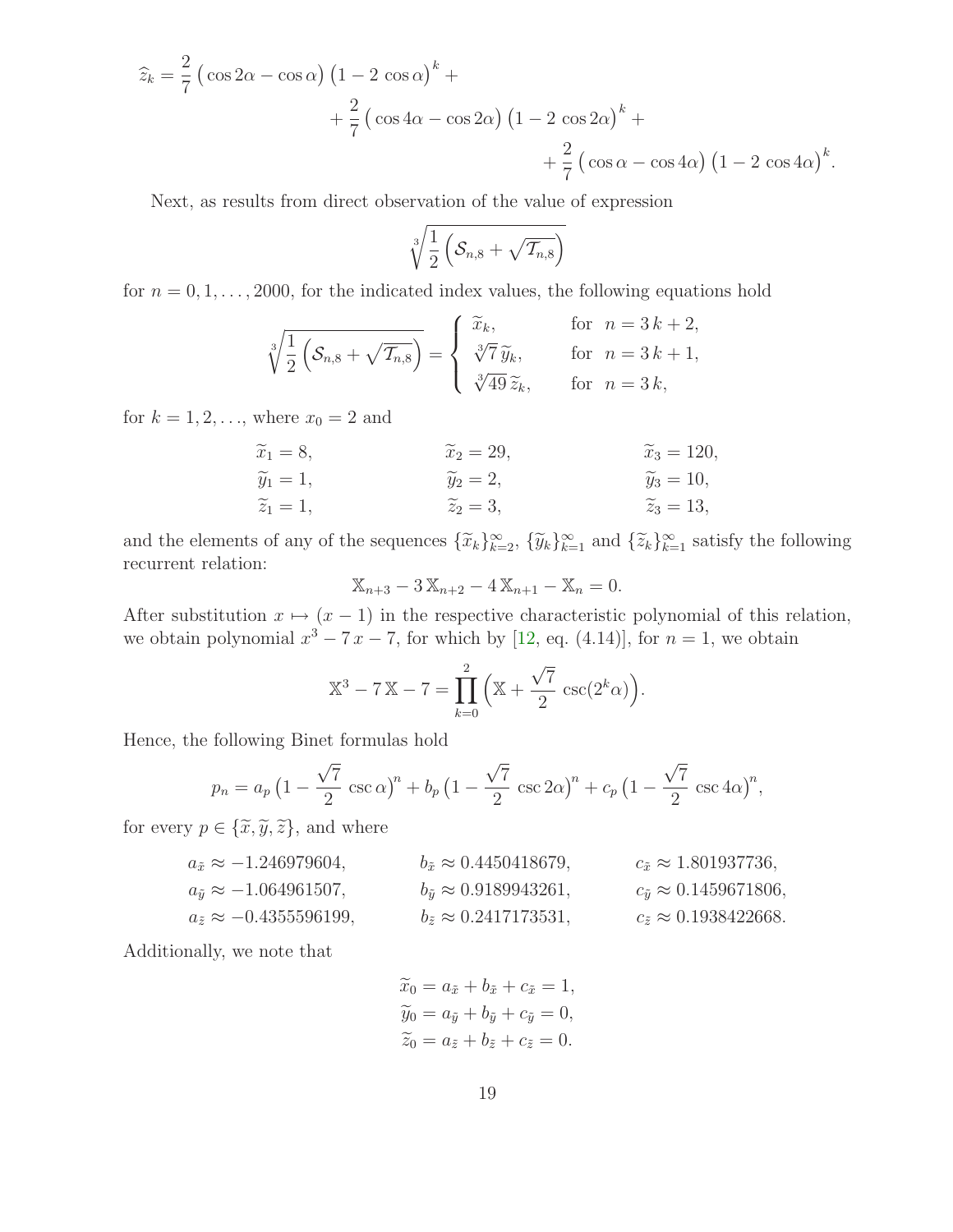By juxtaposing the obtained values of expressions

$$
\sqrt[3]{\frac{1}{2}\left(\mathcal{S}_{n,8}\pm\sqrt{\mathcal{T}_{n,8}}\right)}
$$

we can now invest formula [\(98\)](#page-16-0) to the new interesting form (for cases  $n = 3k, 3k + 1, 3k + 2$ respectively, and only within the indicated range of values  $n = 1, 2, \ldots, 2000$ :

$$
\sqrt[3]{2 \cos \alpha} \left( 2 \cos 2\alpha \right)^k + \sqrt[3]{2 \cos 2\alpha} \left( 2 \cos 4\alpha \right)^k + \sqrt[3]{2 \cos 4\alpha} \left( 2 \cos \alpha \right)^k =
$$
  
= 
$$
\sqrt[3]{f_{3k} + 6 + 3(-1)^{k-1} \hat{y}_k} \sqrt[3]{7} - 3 \tilde{z}_k \sqrt[3]{49},
$$

$$
\sqrt[3]{\sec 4\alpha} \left(2 \cos 2\alpha\right)^k + \sqrt[3]{\sec \alpha} \left(2 \cos 4\alpha\right)^k + \sqrt[3]{\sec 2\alpha} \left(2 \cos \alpha\right)^k =
$$
  
= 
$$
\sqrt[3]{2 \left(f_{3k+1} + 6 - 3 \tilde{y}_k \sqrt[3]{7} + 3 \left(-1\right)^k \hat{z}_k \sqrt[3]{49}}\right)},
$$

and the formula which is equivalent to relation [\(2\)](#page-1-0) and which generates the identity

$$
7\,\psi_k^3 = f_{3k+2} + 6 - 3\left(\tilde{x}_k + (-1)^k\,\hat{x}_{k+1}\right). \tag{104}
$$

9. By [\[12,](#page-22-3) eq. (4.15)] we obtain

$$
(2 \sin \alpha)^{n/3} + (2 \sin 2\alpha)^{n/3} + (2 \sin 4\alpha)^{n/3} =
$$
  
=  $\sqrt[3]{z_{n-1} + 6(-1)^n 7^{n/6} - \frac{3}{\sqrt[3]{2}} \left( \sqrt[3]{\mathcal{S}_{n,9} + \sqrt{\mathcal{I}_{n,9}}} + \sqrt[3]{\mathcal{S}_{n,9} - \sqrt{\mathcal{I}_{n,9}}} \right)}$ , (105)

where

$$
S_{n,9} = \left(\frac{1}{2}z_{n-1} + 3(-1)^n 7^{n/6}\right)\left(z_{2n-1} - z_{n-1}^2\right) -
$$
  
- 6 \cdot 7^{n/3} z\_{n-1} - 9(-1)^n 7^{n/2}, (106)

$$
\mathcal{T}_{n,9} = (-1)^n 7^{n/2} z_{n-1} \left( 5 z_{n-1}^2 - 9 z_{2n-1} \right) +
$$
  
+  $\frac{1}{2} \left( 2 z_{2n-1} - z_{n-1}^2 \right) \left( z_{n-1}^2 - z_{2n-1} \right)^2 - 27 \cdot 7^n$ . (107)

$$
+\frac{1}{4}\left(2\,z_{2n-1}-z_{n-1}^2\right)\left(z_{n-1}^2-z_{2n-1}\right)^2-27\cdot 7^n,\tag{107}
$$
\n
$$
z_0 = -z_{n-1}, \quad q_{n,0} = \frac{1}{2}\left(z_{n-1}^2-z_{2n-1}\right), \quad r_{n,0} = (-1)^{n-1}7^{n/2}.\tag{108}
$$

$$
p_{n,9} = -z_{n-1}, \quad q_{n,9} = \frac{1}{2} \left( z_{n-1}^2 - z_{2n-1} \right), \quad r_{n,9} = (-1)^{n-1} \, 7^{n/2}.
$$
 (108)

**10.** By [\[12,](#page-22-3) eq. (2.2)] we have (for  $\delta \in \mathbb{R}$ ):

$$
(1+2\delta\cos\alpha)^{n/3} + (1+2\delta\cos 2\alpha)^{n/3} + (1+2\delta\cos 4\alpha)^{n/3} =
$$
  
= 
$$
\left[\mathcal{A}_n(\delta) + 6\widehat{\delta}^{n/3} - \frac{3}{\sqrt[3]{2}}\left(\sqrt[3]{\mathcal{S}_n(\delta) + \sqrt{\mathcal{I}_n(\delta)}} + \sqrt[3]{\mathcal{S}_n(\delta) - \sqrt{\mathcal{I}_n(\delta)}}\right)\right]^{1/3},
$$
 (109)

where

$$
\widehat{\delta} = \delta^3 - 2\,\delta^2 - \delta + 1,\tag{110}
$$

$$
S_n(\delta) = -\mathcal{A}_n(\delta) \mathcal{B}_n(\delta) - 6 \mathcal{B}_n(\delta) \widehat{\delta}^{n/3} - 6 \mathcal{A}_n(\delta) \widehat{\delta}^{2n/3} - 9 \widehat{\delta}^n, \tag{111}
$$

$$
\mathcal{T}_n(\delta) = \mathcal{A}_n^2(\delta) \mathcal{B}_n^2(\delta) - 4 \mathcal{A}_n^3(\delta) \widehat{\delta}^n - 4 \mathcal{B}_n^3(\delta) + 18 \mathcal{A}_n(\delta) \mathcal{B}_n(\delta) \widehat{\delta}^n - 27 \widehat{\delta}^{2n} \tag{112}
$$

$$
= \left(\mathcal{A}_n(\delta)\,\mathcal{B}_n(\delta) + 9\,\widehat{\delta}^{\,n}\right)^2 - 4\left(\mathcal{A}_n^3(\delta)\,\widehat{\delta}^{\,n} + \mathcal{B}_n^3(\delta)\right) - 108\,\widehat{\delta}^{\,2\,n}.\tag{113}
$$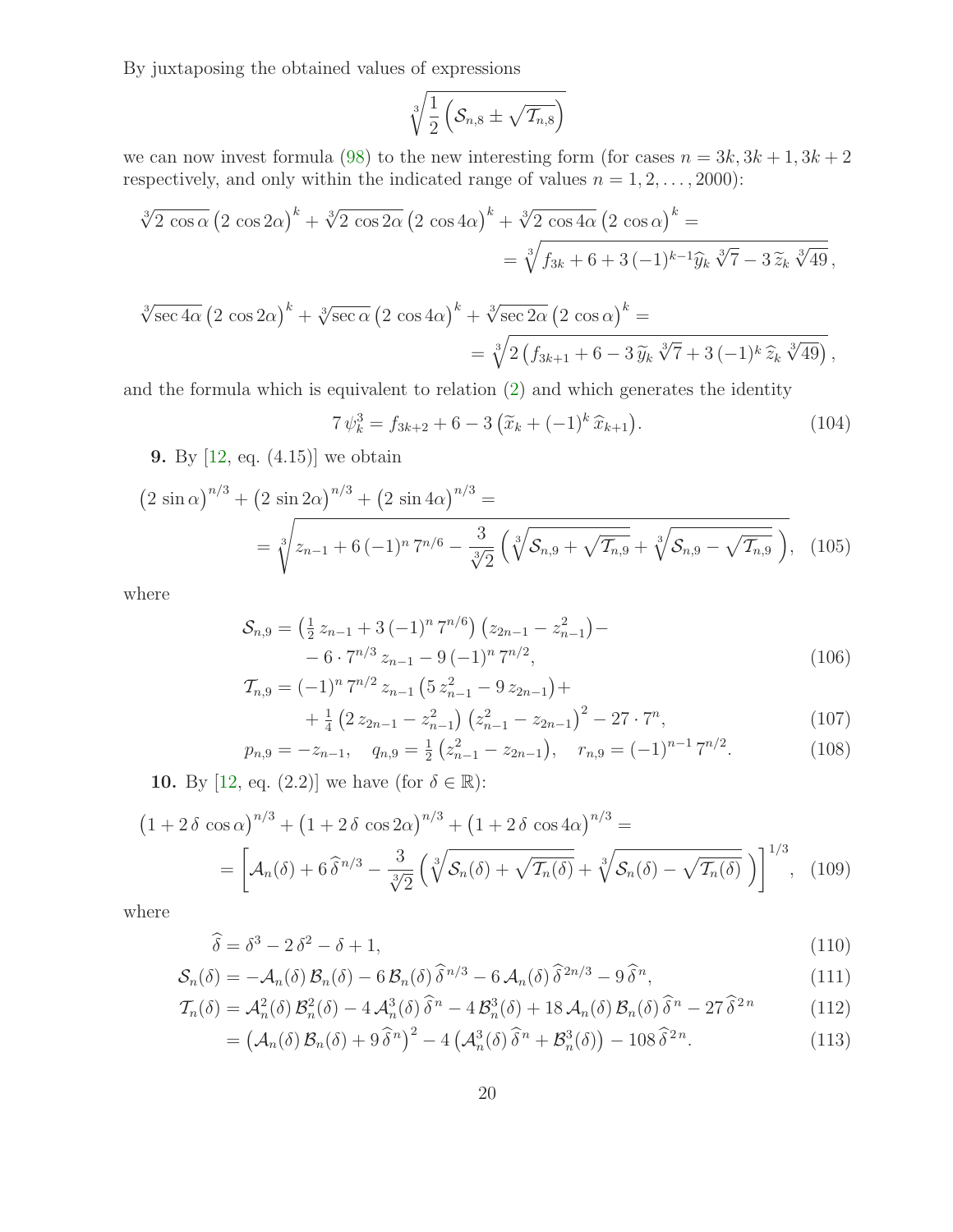11. By [\[12,](#page-22-3) eq. (6.14)] we have

$$
7^{n/6} \left( (\cot \alpha)^{n/3} + (\cot 2\alpha)^{n/3} + (\cot 4\alpha)^{n/3} \right) =
$$
  
= 
$$
\left[ 3^n \mathcal{A}_n(\frac{2}{3}) + 6 \left( -1 \right)^n 7^{n/3} + \frac{3}{\sqrt[3]{2}} 7^{n/3} \left( \sqrt[3]{\mathcal{S}'_n + \sqrt{\mathcal{I}'_n}} + \sqrt[3]{\mathcal{S}'_n - \sqrt{\mathcal{I}'_n}} \right) \right]^{1/3}, \quad (114)
$$

where

$$
\mathcal{S}'_n = \left(3^n \mathcal{A}_n(\frac{2}{3}) + 6(-1)^n 7^{n/3}\right) \Omega_n(\frac{2i}{\sqrt{7}}) + 6\left(\frac{3}{\sqrt[3]{7}}\right)^n \mathcal{A}_n(\frac{2}{3}) + 9(-1)^n,\tag{115}
$$

$$
\mathcal{T}'_n = \left( (-3)^n \mathcal{A}_n \left( \frac{2}{3} \right) \Omega_n \left( \frac{2i}{\sqrt{7}} \right) + 9 \right)^2 - 4 \left( 7^n \Omega_n^3 \left( \frac{2i}{\sqrt{7}} \right) + \left( -\frac{27}{7} \right)^n \mathcal{A}_n^3 \left( \frac{2}{3} \right) \right) - 108. \tag{116}
$$

The numbers  $\Omega_n(\delta)$  are defined for  $n \in \mathbb{N}$  and  $\delta \in \mathbb{C}$ , in the following way

<span id="page-20-0"></span>
$$
\Omega_n(\delta) := \left(1 + 2\,i\,\delta\,\sin\alpha\right)^n + \left(1 + 2\,i\,\delta\,\sin 2\alpha\right)^n + \left(1 + 2\,i\,\delta\,\sin 4\alpha\right)^n,
$$

(see [\[12,](#page-22-3) Section 6] for more details).

**Remark 11.** Moreover, we have

$$
\left(\mathbb{X} - (\tan \alpha)^n\right) \left(\mathbb{X} - (\tan 2\alpha)^n\right) \left(\mathbb{X} - (\tan 4\alpha)^n\right) =
$$
  
= 
$$
\mathbb{X}^3 - (-\sqrt{7})^n \Omega_n \left(\frac{2i}{\sqrt{7}}\right) \mathbb{X}^2 + (-3)^n \mathcal{A}_n \left(\frac{2}{3}\right) \mathbb{X} - (-\sqrt{7})^n.
$$
 (117)

This "distribution" easily results from [\[12,](#page-22-3) eq. (6.14)]. Now we will present a direct proof of the relation [\(117\)](#page-20-0), because the formula (6.14) in [\[12\]](#page-22-3) is presented without a proof. For this purpose, let us suppose that  $\xi = \exp(i 2 \pi / 7)$ . Then we have

$$
(\tan \alpha)^n + (\tan 2\alpha)^n + (\tan 4\alpha)^n =
$$
  
=  $\left(-i\frac{\xi - \xi^6}{\xi + \xi^6}\right)^n + \left(-i\frac{\xi^2 - \xi^5}{\xi^2 + \xi^5}\right)^n + \left(-i\frac{\xi^4 - \xi^3}{\xi^4 + \xi^3}\right)^n =$   
=  $\left(\frac{-i}{(\xi + \xi^6)(\xi^2 + \xi^5)(\xi^4 + \xi^3)}\right)^n \left[\left((\xi - \xi^6)(\xi^2 + \xi^5)(\xi^4 + \xi^3)\right)^n + \left((\xi^2 - \xi^5)(\xi + \xi^6)(\xi^4 + \xi^3)\right)^n + \left((\xi^4 - \xi^3)(\xi + \xi^6)(\xi^2 + \xi^5)\right)^n\right] =$ 

$$
[12, e_{\frac{d}{2}}(1.4)] (-i)^n \left[ \left( 2(\xi^2 - \xi^5) - (\xi - \xi^6) - (\xi^2 - \xi^5) - (\xi^4 - \xi^3) \right)^n + \right. \\
 \left. + \left( 2(\xi^4 - \xi^3) - (\xi - \xi^6) - (\xi^2 - \xi^5) - (\xi^4 - \xi^3) \right)^n + \right. \\
 \left. + \left( 2(\xi - \xi^6) - (\xi - \xi^6) - (\xi^2 - \xi^5) - (\xi^4 - \xi^3) \right)^n \right] = \left[ 12, e_{\frac{d}{2}}(1.1) \right] \left[ \left( -2i(\xi^2 - \xi^5) - \sqrt{7} \right)^n + \left( -2i(\xi^4 - \xi^3) - \sqrt{7} \right)^n + \right. \\
 \left. + \left( -2i(\xi - \xi^6) - \sqrt{7} \right)^n \right] = \left( -\sqrt{7} \right)^n \Omega_n \left( \frac{2i}{\sqrt{7}} \right),
$$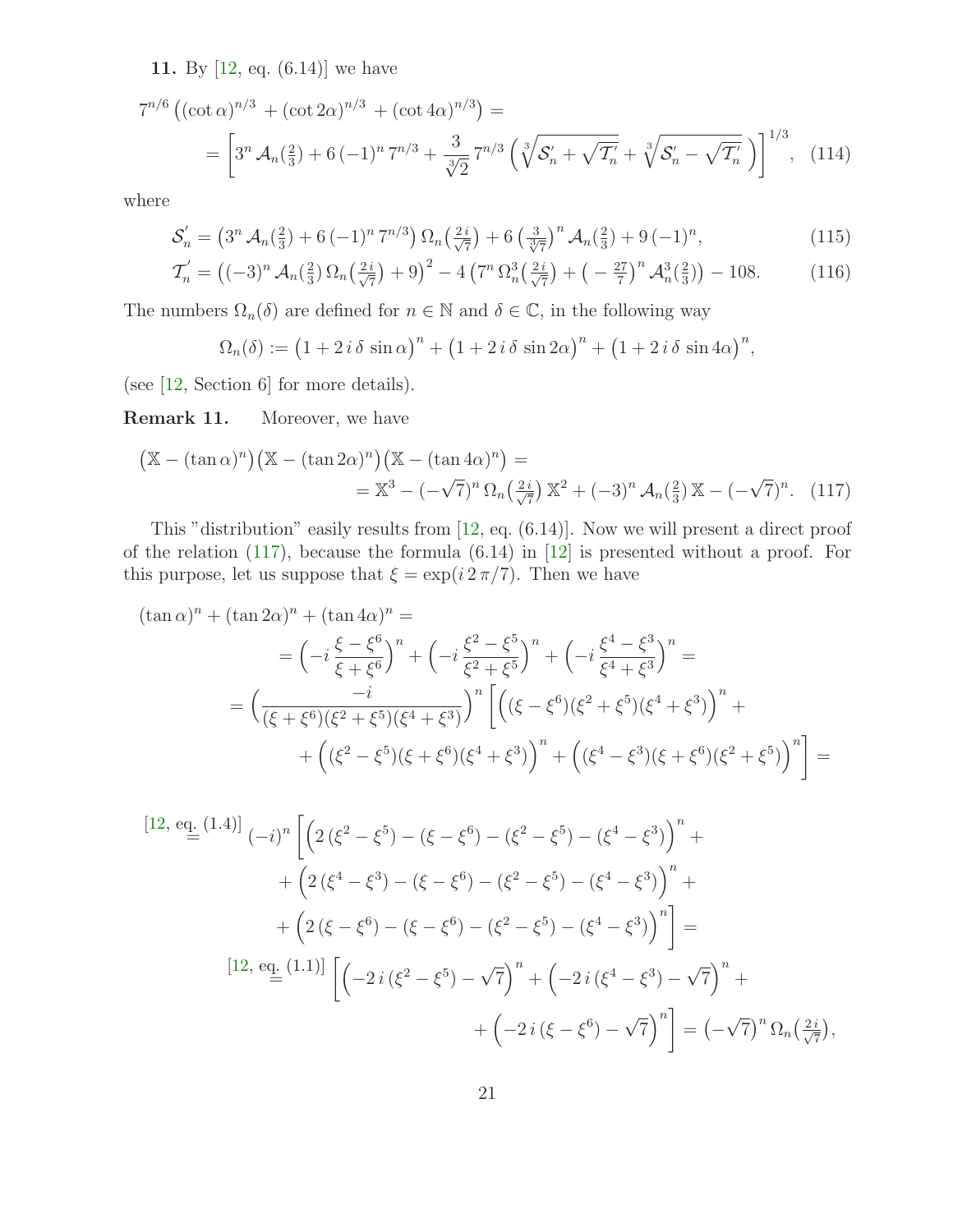and

 $(\tan \alpha \tan 2\alpha)^n + (\tan \alpha \tan 4\alpha)^n + (\tan 2\alpha \tan 4\alpha)^n =$ 

$$
= \left( \left( -i \frac{\xi - \xi^{6}}{\xi + \xi^{6}} \right) \left( -i \frac{\xi^{2} - \xi^{5}}{\xi^{2} + \xi^{5}} \right) \right)^{n} + \left( \left( -i \frac{\xi - \xi^{6}}{\xi + \xi^{6}} \right) \left( -i \frac{\xi^{4} - \xi^{3}}{\xi^{4} + \xi^{3}} \right) \right)^{n} + + \left( \left( -i \frac{\xi^{2} - \xi^{5}}{\xi^{2} + \xi^{5}} \right) \left( -i \frac{\xi^{4} - \xi^{3}}{\xi^{4} + \xi^{3}} \right) \right)^{n} = = \left( (\xi + \xi^{6})(\xi^{2} + \xi^{5})(\xi^{4} + \xi^{3}) \right)^{-n} \left[ \left( (\xi^{6} - \xi)(\xi^{2} - \xi^{5})(\xi^{4} + \xi^{3}) \right)^{n} + + \left( (\xi^{6} - \xi)(\xi^{4} - \xi^{3})(\xi^{2} + \xi^{5}) \right)^{n} + \left( (\xi^{5} - \xi^{2})(\xi^{4} - \xi^{3})(\xi + \xi^{6}) \right)^{n} \right] = = \left( -3 - 2(\xi + \xi^{6}) \right)^{n} + \left( -3 - 2(\xi^{4} + \xi^{3}) \right)^{n} + \left( -3 - 2(\xi^{2} + \xi^{5}) \right)^{n} = (-3)^{n} \mathcal{A}_{n}(\frac{2}{3}).
$$

Final remark. I was only after I received the referee report on my paper that I learnt about two important publications in this field [\[8,](#page-22-8) [9\]](#page-22-9). Certainly, both papers supplement and enrich the contents of Section [3.](#page-5-0) As a spontaneous reaction to [\[8\]](#page-22-8) and the report on the present paper, two more papers sprang up [\[14\]](#page-22-10) and [\[15\]](#page-22-11).

## 6 Acknowledgments

The author wish to express their gratitude to the Reviewer for several helpful comments concerning the first version of my paper.

<span id="page-21-3"></span>Table 1:

| $\sim$           |   | - |    | $\tilde{\phantom{a}}$ | $\sim$ | −     |       |            | ⊥∪. |  |
|------------------|---|---|----|-----------------------|--------|-------|-------|------------|-----|--|
| $\sim$<br>76     | ◡ | ച | -  | ັ                     | $-23$  | 33    | $-70$ | 1 ດ<br>119 | ∠∠∪ |  |
| $\boldsymbol{n}$ |   |   | __ |                       |        | $-28$ | 47    | $-89$      | t55 |  |

## <span id="page-21-0"></span>References

- <span id="page-21-1"></span>[1] B. C. Berndt, Ramanujan's Notebooks, Part IV, Springer, 1994.
- <span id="page-21-2"></span>[2] B. C. Berndt, H. H. Chan and L.-Ch. Zhang, Radicals and units in Ramanujan's work, Acta Arith. 87 (1998), 145–158.
- [3] B. C. Berndt, Y.-S. Choi and S.-Y. Kang, The problems submitted by Ramanujan to the Journal of the Indian Mathematical Society, in B. C. Berndt and F. Gesztesy, eds., Continued Fractions: From Analytic Number Theory to Constructive Approximation, AMS, 1999, pp. 15–56.